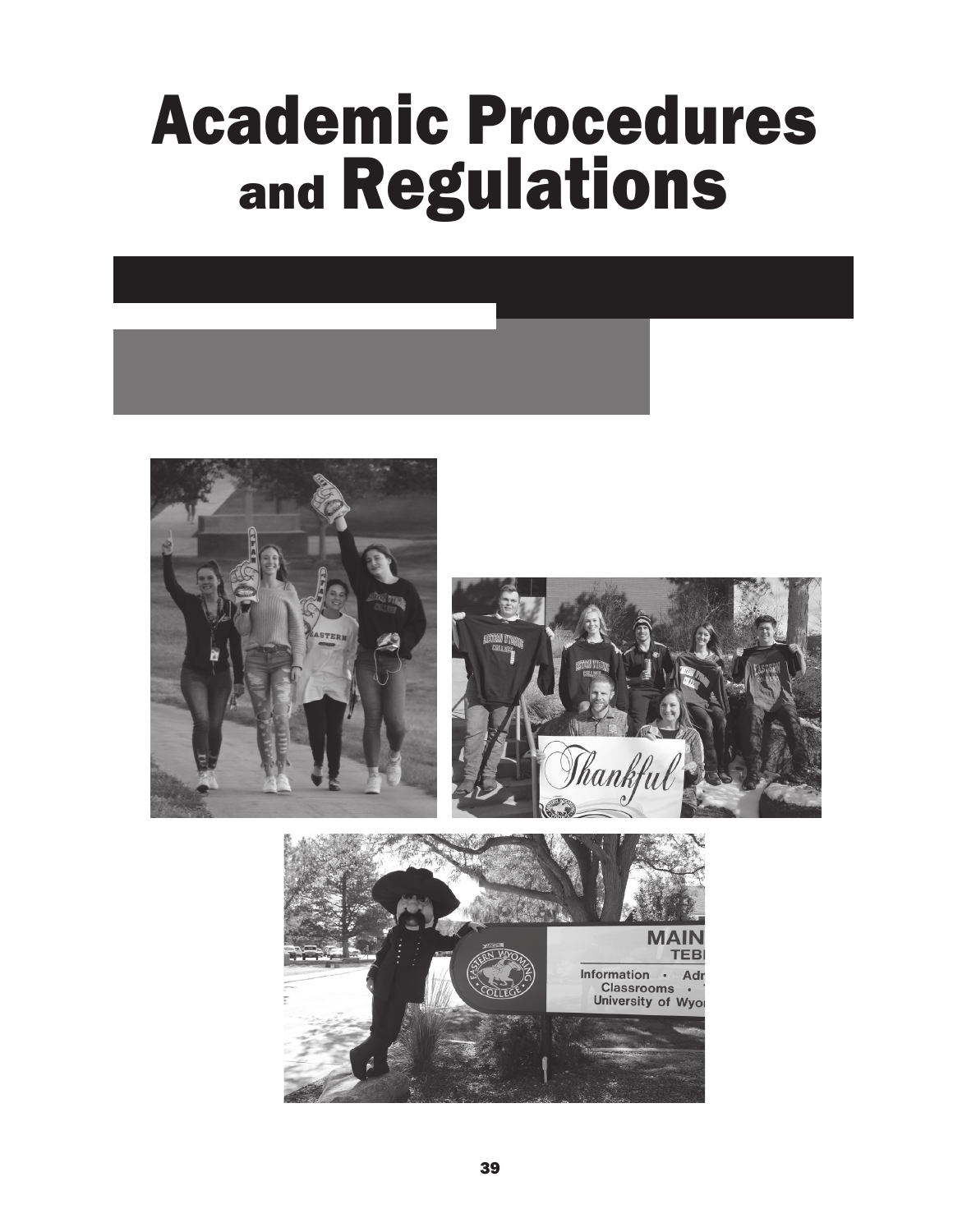# Registration Procedures

Individual students select and develop programs of study for a given semester under the direction of an assigned faculty Academic Advisor.

Instructions are issued at each enrollment which consist of the following steps: (1) planning a program of study with an assigned advisor; (2) completing registration materials; (3) having enrollment materials checked and approved by Academic Advisor; and (4) assessment and payment of fees.

All information requested during enrollment is vital and important to the student and the College. Students must supply all information requested, accurately and completely, according to instructions. If address, legal name, field of study, advisor, telephone number, or other such information changes after enrollment, the student should inform the Registrar's Office immediately. Falsification of records may result in suspension from classes.

EWC will accept no Applications for Admission after the Friday before the start of each semester. The College offers 8 week Block Classes during the second half of each semester for which admission may be granted once the Application for Admission and assessment testing, if needed has been completed.

# Change of Registration

Students desiring to add courses (after the last day to add Late Registration ends) should obtain the necessary form from their advisor. After the student completes the form, and secures the proper signatures, the form is returned to the Registrar's Office.

The following applies to students adding and/or dropping classes:

- 1. No entry is made on the student's permanent academic record for classes dropped prior to the last day for late registration.
- 2. No classes may be added or dropped after the last day for late registration without the approval of the Financial Aid Office, the Academic Advisor, and the class instructor.

# Limitations of Courses Offered

Eastern Wyoming College reserves the right to cancel any course for which there is insufficient enrollment. Certain courses are offered irregularly and based on demand. The listing of available courses in this catalog does not imply a contractual obligation to offer these courses.

# Repeating Courses

With approval of the academic advisor, a student may repeat courses to better a previous grade. In such cases, both credit entries and both grades appear on the student's record. The credit from any given course (or equivalent course on another campus) is applicable to degree requirements only once. The credit and the grade earned in the last attempt are used in calculating the cumulative grade point average. Variable credit courses are not considered as repeat courses unless the instructor provides written certification that the course content was, in fact, repeated. A student is not to repeat a course in which a grade of X (Incomplete) has been assigned. The proper procedure is to arrange with the instructor to complete the coursework.

Repeating courses may affect Veterans Educational benefits.

# Auditing Courses

The privilege of auditing a credit class is available with approval of the student's advisor and the class instructor. Though this auditing privilege carries full rights of class participation, it does not carry academic credit or a grade, and subsequent credit by special examination is not available. The auditing privilege is subject to the same fee schedule as credit courses. Students must signify at the time of registration whether or not they are taking courses for audit. Audited courses cannot be funded by financial aid.

### Advisors

When students enroll at Eastern Wyoming College, they are assigned to an Academic Advisor. Advisors are to be consulted whenever the student registers for classes, drops or adds classes, receives a deficiency notice, or when the student begins to make graduation/transfer plans.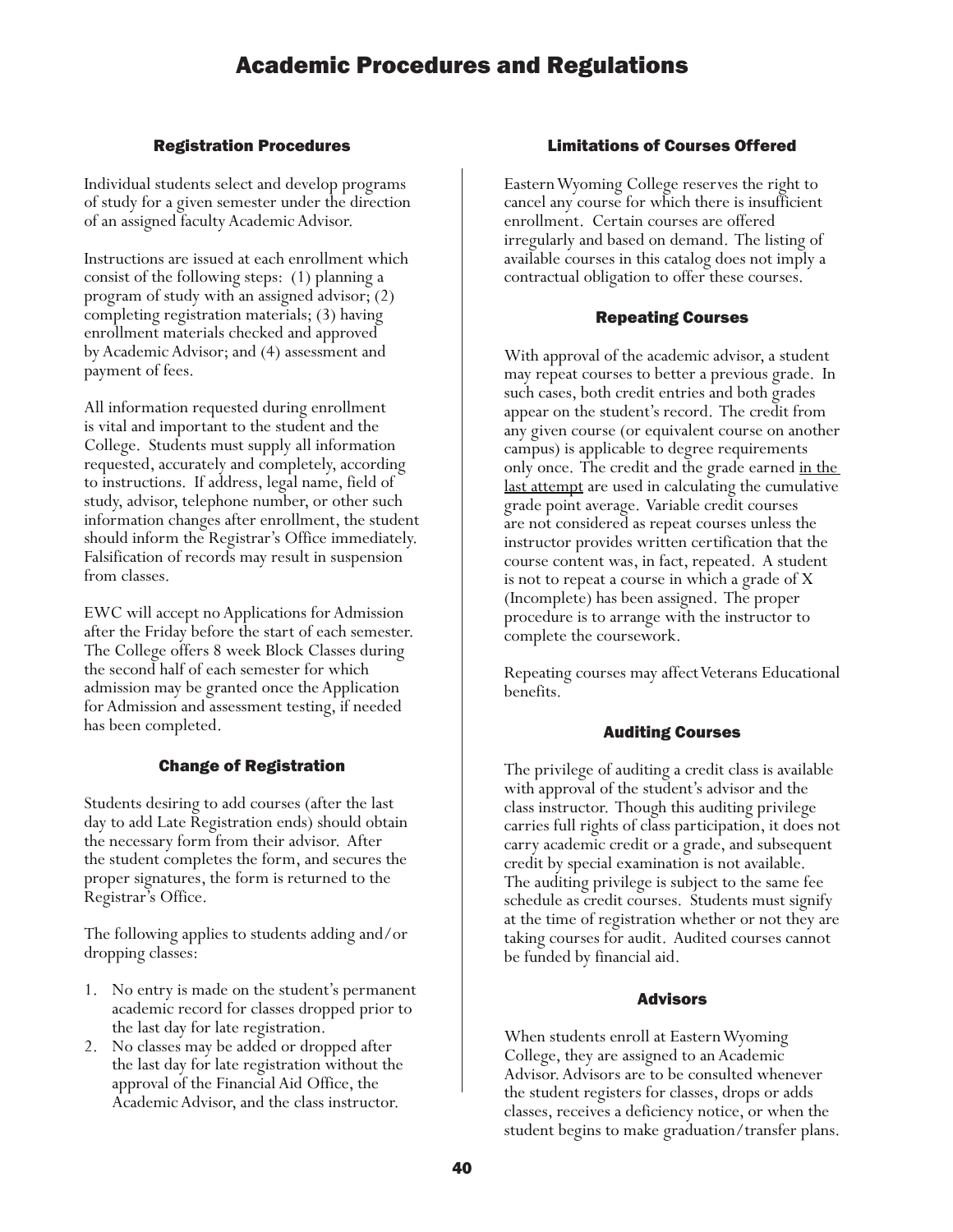### Change of Major or Advisor

Students who wish to change their major and/ or advisor should contact the Academic Services Office at 307.532.8223.

### Credits

### EWC's **definition of one (1) credit hour** (55 minutes) is as follows:

- 1 hour of lecture for 15 weeks
- 2 hours of lab for 15 weeks
- Equivalent amount of work over a different amount of time or
- Other activities established by EWC including internships, practicums, field experiences, self-directed studies, and online or distance education

A credit hour comprises work through one semester and normally requires an average of three hours of effort per week for each credit hour. (Classes with laboratory components require more contact time.) These three hours of effort may be occupied with lectures, recitations, laboratory work, reports, or assignments outside of the classroom.

The amount of credit for any course is governed by the catalog statement. Allowance for more or less credit than is listed in the current catalog will not be allowed.

### Credit Hour Load

Twelve credit hours is the minimum required for full-time status as defined by EWC and federal aid programs.

An average of 15 or 16 hours of credit each semester is considered a normal load. The maximum semester credit load is 18 hours. Students must have approval of their Advisor to exceed this maximum.

Certain programs outlined under the "Programs of Instruction" section of this catalog will identify a semester totaling 19 hours or more. Students should work with their advisors to determine the best way to accomplish the completion of all the program requirements. For some students it may be best to extend their academic planning to include an additional Summer session or semester in order to successfully complete a particular program.

### Institutional Challenge Exams

Institutional Challenge examinations are available for some courses. Students showing proficiency by passing challenge examinations can be given credit up through the level of demonstrated proficiency. For details about challenge exam availability, the student should contact the appropriate Department Head/ Program Director. Grades of S and U are given in all institutional challenge exams. Such credit is not included in a student's grade point average (GPA). The grade of S would be equivalent to "C" or better. Entries will be made on the student's transcript only if the grade of S is obtained and only if the student enrolls at EWC in a degree program. Students should be aware that while credit may be awarded through such exams by Eastern Wyoming College, not all institutions will accept transfer credit earned through these methods. A fee of \$20 will be assessed for each examination.

### Advanced Placement Examination

Students showing proficiency by passing examinations such as College Entrance Examination Board Advanced Placement Program (CEEB-APP) or American College Testing— Proficiency Examination Program (ACT-PEP) may earn EWC college credit for demonstrated proficiency to a maximum of 15 semester credit hours. Grades of S and U are given in all examinations. Credit by advanced placement examination is not included in the student's grade point average but counts in hours earned toward graduation. The grade of S is the equivalent of "C" or better (APP score of 4 or 5). Entry on the student's transcript for credit by examination is made only if a grade of S is obtained and is noted as a grade obtained by examination. Students should be aware that while credit may be awarded through exams for Eastern Wyoming College requirements, not all institutions will accept transfer credit earned through these methods.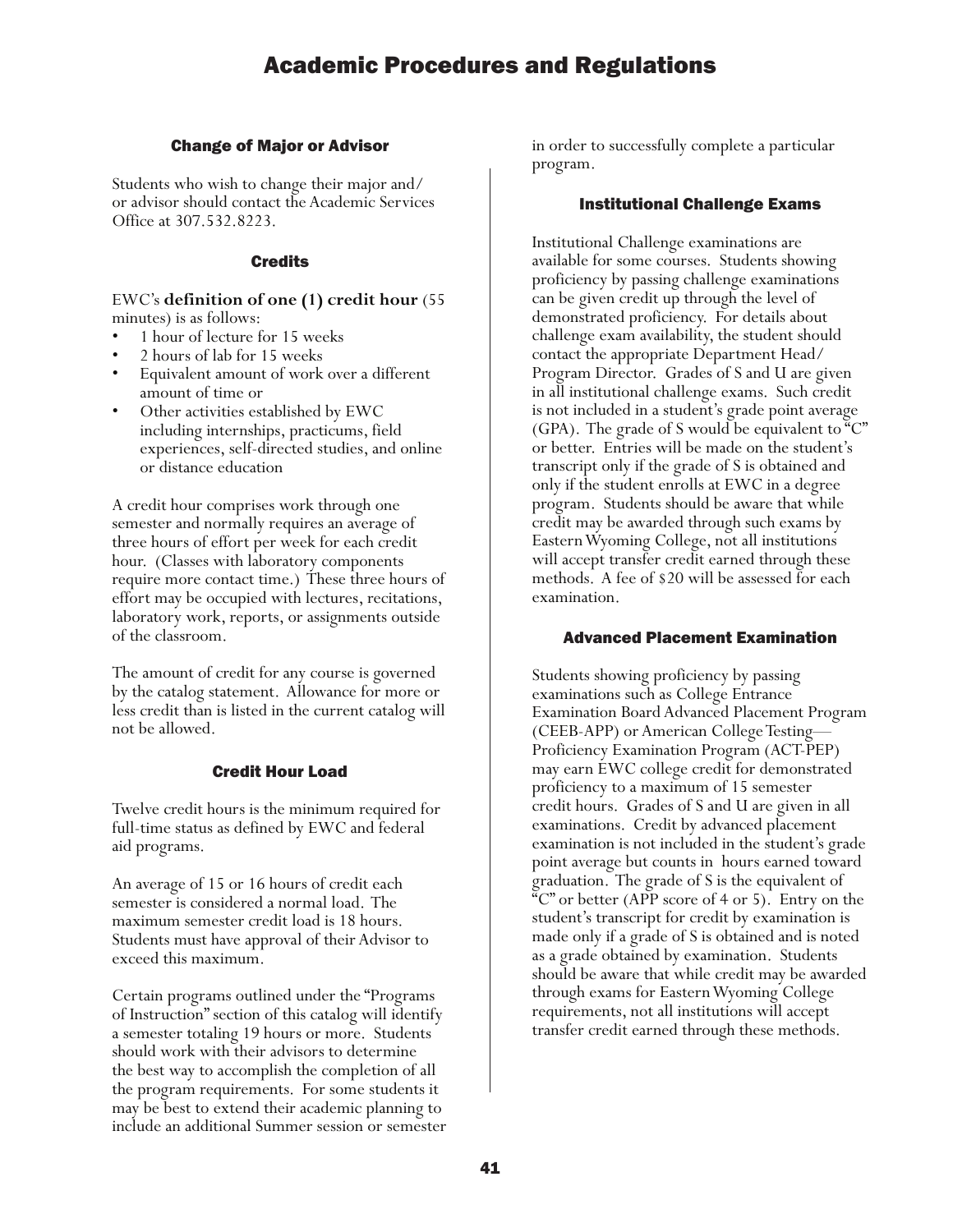### DSST (DANTES Subject Standardized Tests)

Students showing proficiency in content areas as demonstrated by the DANTES (Defense Activity for Non-Traditional Education Support) Subject Standardized Tests (DSST) may receive EWC college credit. Students may earn credit through these exams by scoring at or above the minimum scores established by Eastern Wyoming College. A maximum of 15 semester hours of credit by examination may be earned toward EWC graduation requirements. DSST examinations are administered by appointment only in the Center for Testing and Career Services. For copies of the DANTES policy and information about scheduling an appointment, call 307.532.8288. A fee is assessed for each DSST examination plus an administration fee of \$15.

### College Level Examination Program

Eastern Wyoming College administers subject examinations of the College Level Examination Program (CLEP). CLEP examinations may not be repeated within six months from the time the examinations were administered. Students may earn credit through the subject examinations by scoring at or above the score recommended by the Council on College-Level Examinations. Entries on the student's records will state that the credits earned were by CLEP examinations along with the title of the examination. A maximum of 15 semester hours of credit by examination may be earned toward EWC graduation requirements.

Students may designate the institution they wish to receive their scores and should be aware that not all colleges have the same policies regarding acceptance of credit by examination. Therefore, students should confirm with the college or university to which they are transferring that the credit by examination will transfer. The transfer of CLEP scores to EWC from other accredited institutions will be determined by the Vice President for Student Services.

CLEP examinations are administered by appointment only in the Center for Testing and Career Services. For an appointment, call 307.532.8288. A fee is assessed for each CLEP examination plus an administration fee of \$15.

Eastern Wyoming College courses for which CLEP credit may be earned:

|                    |                 |                                              | (Minimum Computer-Based |
|--------------------|-----------------|----------------------------------------------|-------------------------|
|                    | <b>Semester</b> | <b>Required</b>                              | <b>Testing Score)</b>   |
| <b>EWC Courses</b> | Hours           | <b>CLEP Examination</b>                      | <b>Required</b>         |
| <b>BIOL</b> 1010   | 4               | Biology                                      | 50                      |
| <b>CHEM 1020</b>   | 4               | Chemistry                                    | 50                      |
| <b>COSC 1200</b>   | 3               | Information Systems & Computer Apps          | 50                      |
| <b>ECON 1010</b>   | 3               | Principles of Macroeconomics                 | 50                      |
| <b>ECON 1020</b>   | 3               | Principles of Microeconomics                 | 50                      |
| <b>EDFD 2100</b>   | 3               | Intro to Educational Psychology              | 50                      |
| <b>EDFD 2450</b>   | 3               | Human Growth and Development                 | 50                      |
| <b>ENGL 1010</b>   | 3               | College Composition                          | 50                      |
| <b>ENGL 2020</b>   | 3               | Analyzing and Interpreting Literature        | 50                      |
| GERM 1010 & 1020   | 8               | German Language                              | 50                      |
| <b>HIST 1110</b>   | 3               | <b>Western Civilization I</b>                | 50                      |
| <b>HIST 1120</b>   | 3               | <b>Western Civilization II</b>               | 50                      |
| <b>HIST 1211</b>   | 3               | Hist of the US I: Early Colonization to 1877 | 50                      |
| <b>HIST 1221</b>   | 3               | History of the US II: 1865 to Present        | 50                      |
| <b>MATH 1400</b>   | 4               | College Mathematics                          | 50                      |
| <b>MATH 1450</b>   | 5               | Precalculus                                  | 50                      |
| <b>MATH 2200</b>   | 4               | Calculus                                     | 50                      |
| <b>MKT 2100</b>    | 3               | Principles of Marketing                      | 50                      |
| <b>POLS 1000</b>   | 3               | American Government                          | 50                      |
| <b>PSYC 1000</b>   | 3               | Introductory Psychology                      | 50                      |
| <b>PSYC 2300</b>   | 3               | Human Growth & Development                   | 50                      |
| SPAN 1010 & 1020   | 8               | Spanish Language                             | 50                      |

CLEP exams may be subject to change, contact the Center for Testing and Career Services for current listing.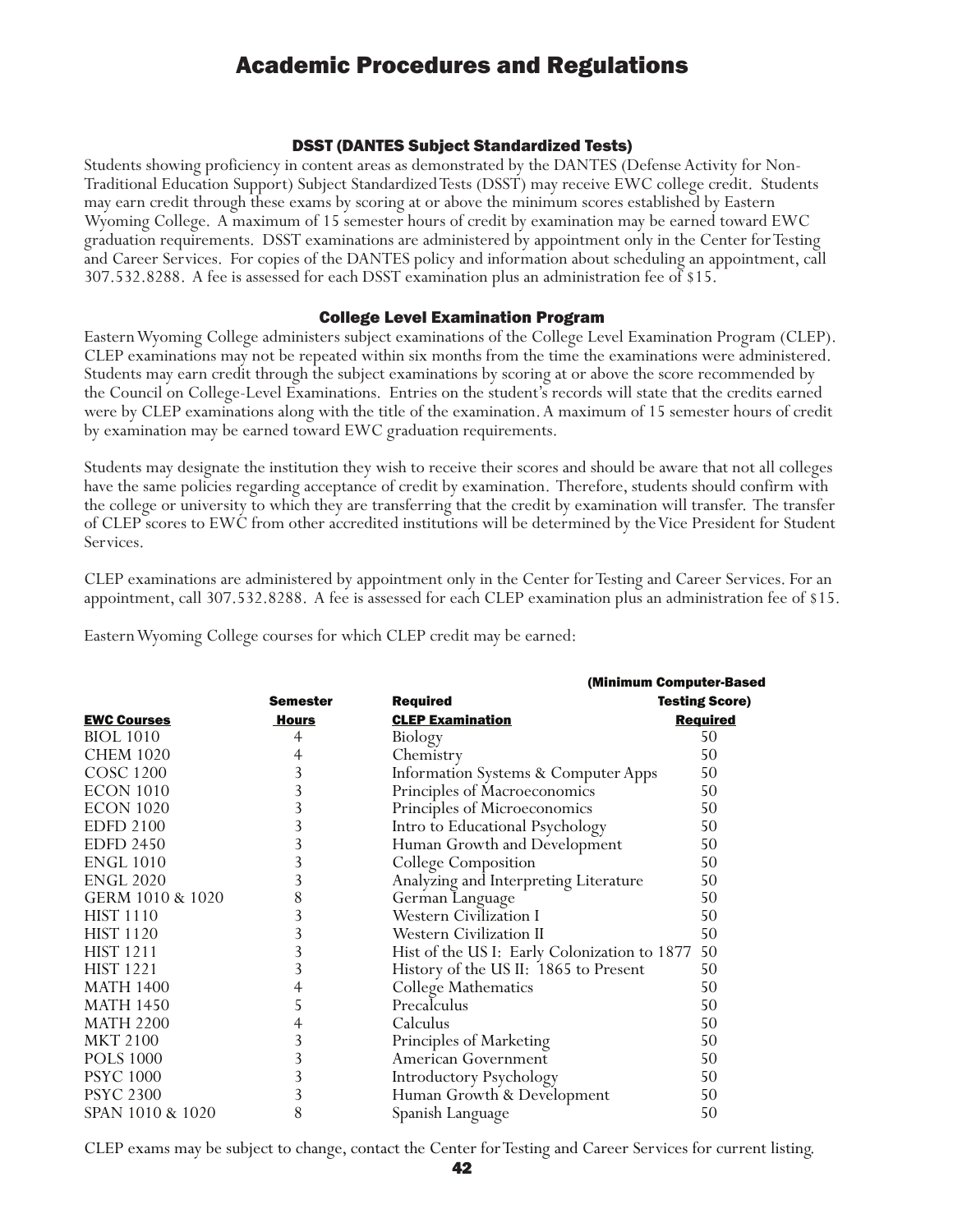### Independent Study

Independent study is determined on a caseby-case basis by an instructor and approved by the Vice President for Academic Services. It is designed for use in exceptional circumstances and is not used routinely.

Independent study is subject to the same academic calendar as regularly scheduled coursework and is to be completed during the term.

### Grade Reports

Midterm Deficiency grades are found on MyEWC and are alerts to those students whose work in any course is less than satisfactory. Students who receive deficiency grade(s) below a "C" should confer with the instructor(s) and their advisor for recommendations.

Final grade reports are prepared immediately following the close of each semester. Grades will be available on MyEWC which can be accessed on the Internet at ewc.wy.edu after the close of the semester.

### Final Examinations

The last week of the semester is set aside for final examinations. Where possible, college-sponsored activities will not be scheduled during the final examination period. No final examinations will be rescheduled to accommodate travel arrangements that include leaving campus before your last scheduled exam. Requests to change a final exam must be approved by the Vice President for Academic Services.

### Grades

It is the policy of the College that the value of the student's work is not determined entirely by what he/she may know upon examination. His/ her grade is determined by daily application and results, as well as by periodic examination.

#### The student's performance is evaluated according to the following system of grades:

| Grade | Value | <b>Definition</b>            |
|-------|-------|------------------------------|
| A     | 4     | Exceptional                  |
| в     | 3     | Very Good                    |
| C     | 2     | Average or Acceptable        |
| D     | 1     | Poor                         |
| *F    | 0     | Failure (Assigned as a grade |
|       |       | for inadequate performance,  |
|       |       | nonattendance, or            |
|       |       | abandonment of class)        |
|       |       | T 1. A.I.I.                  |

 \*X 0 Incomplete. A student who is unable to complete the coursework required in any designated course may receive an incomplete grade of X with an agreement between the student and instructor of the course. Such agreement(s) must be in the form of a "contract" between said instructor and student outlining the work and time designated for such coursework to be finished. These contract forms must be submitted to the appropriate Department Head/Program Director. The completion date designated by an instructor may not exceed one academic semester. If the coursework is not completed or graded within one year, the grade of X will revert to a grade of "F" or "W" at the discretion of the instructor.

| Grade | Value | <b>Definition</b>        |
|-------|-------|--------------------------|
| w     | o     | Withdrawal               |
| IW    | 0     | Institutional Withdrawal |

#### Grade Value Definition

S,\*U 0 Satisfactory and Unsatisfactory. The grade of S is interpreted as a grade of "C" or above and the grade of U is interpreted as a grade below "C".

S/U grades are intended primarily for on-the-job training courses and credit through institutional challenge examinations, credit through the College Level Examination Program (CLEP), credit by Advanced Placement Examinations, DANTES, and courses which are offered for S/U grade only. Students should be aware that while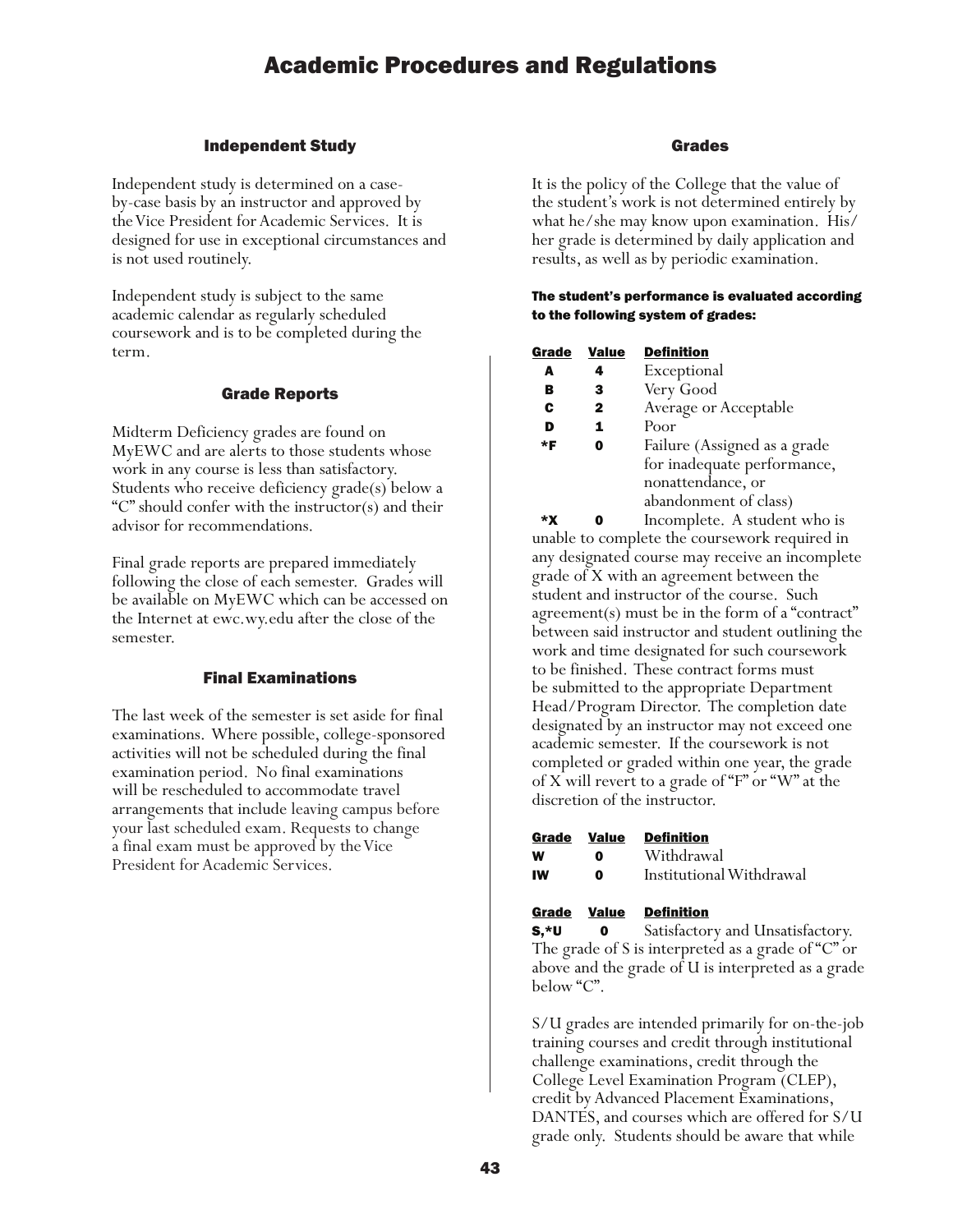credit may be awarded through such exams for Eastern Wyoming College requirements, not all institutions will transfer credit earned through these methods.

Neither the S nor U grade carry grade points and neither will be included in the calculation of a student's grade point average. Both S and U grades will count as hours attempted and S grades will count as hours earned. <u>Once issued, an S</u> grade cannot be converted to a letter grade.

### Grade Value Definition

\*AU 0 Audit. Students must signify at the time of registration whether or not they are taking courses for audit. There will be no opportunity to change this decision after enrollment.

\*For financial aid purposes, grades of F, X, W, IW, U, and Audit do not count toward successful completion of classes.

### Grade Point Average

A grade point average (GPA) represents a weighing of all applicable credit hours and grades. For purposes of calculating the grade point average, grades are assigned the following point values:  $A=4$ ,  $B=3$ ,  $C=2$ ,  $D=1$ ,  $F=0$ . Courses in which a grade of IW, X, W, S, U, or AU is assigned are not used in calculating the grade point average.

### A student's GPA is derived by the following process:

First the point value of the grades the student earned in each course is multiplied by the number of credit hours for that course. The products (credit hours multiplied by point value) for all the student's applicable courses are added together, and the total is divided by the number of applicable credit hours attempted. The result is the student's GPA.

#### For example, a student carrying 16 credit hours earned the following grades:

- 3 hour course A (4)
- 3 hour course C (2)
- 4 hour course B (3)
- 4 hour course A (4)
- 2 hour course B (3)

### The computation for the grade point average is as follows:

- $3$  hours  $X = 12$ 3 hours  $X 2 = 6$ 4 hours  $X = 12$ 4 hours  $X = 16$ 2 hours  $X$  3 = 6 16 hours 52 points 52 points divided by 16 hours = 3.25 GPA
- 1. Semester Grade Point Average: The sum of all grade points earned in a semester divided by all applicable credits attempted.
- 2. Cumulative Grade Point Average:  $The sum$ of all grade points earned at EWC divided by all applicable credits attempted at EWC. Only the credit and grade points earned in the course or last attempt of a repeated course are used in calculating the grade point average.

### **Transcripts**

Official transcripts of college work may be obtained through the EWC website by clicking on the "Transcript Request" form. A transcript can be sent electronically, mailed or picked up in the Registrar's office. Please allow 48 hours after the request has been submitted for pick-up. A fee of \$7.50 will be assessed for transcripts. **Oral requests are not accepted.** No transcripts will be release for students who have financial obligations with Eastern Wyoming College.

Official transcripts of credit earned at other institutions and other records submitted for admission become the official educational record. Actual acceptance of transfer credit is dependent on the curriculum pursued by the student. No transfer hours will be recorded until the student has enrolled at Eastern Wyoming College.

### Outcomes Assessment

All candidates for Associate of Arts, Associate of Science, Associate of Applied Science degrees and certificates are required to participate in an outcomes assessment activity prior to graduation. This targets the student's specific program of study (major) and may include portfolios, exit interviews, papers, comprehensive exams, etc. A summary of the results from past EWC outcomes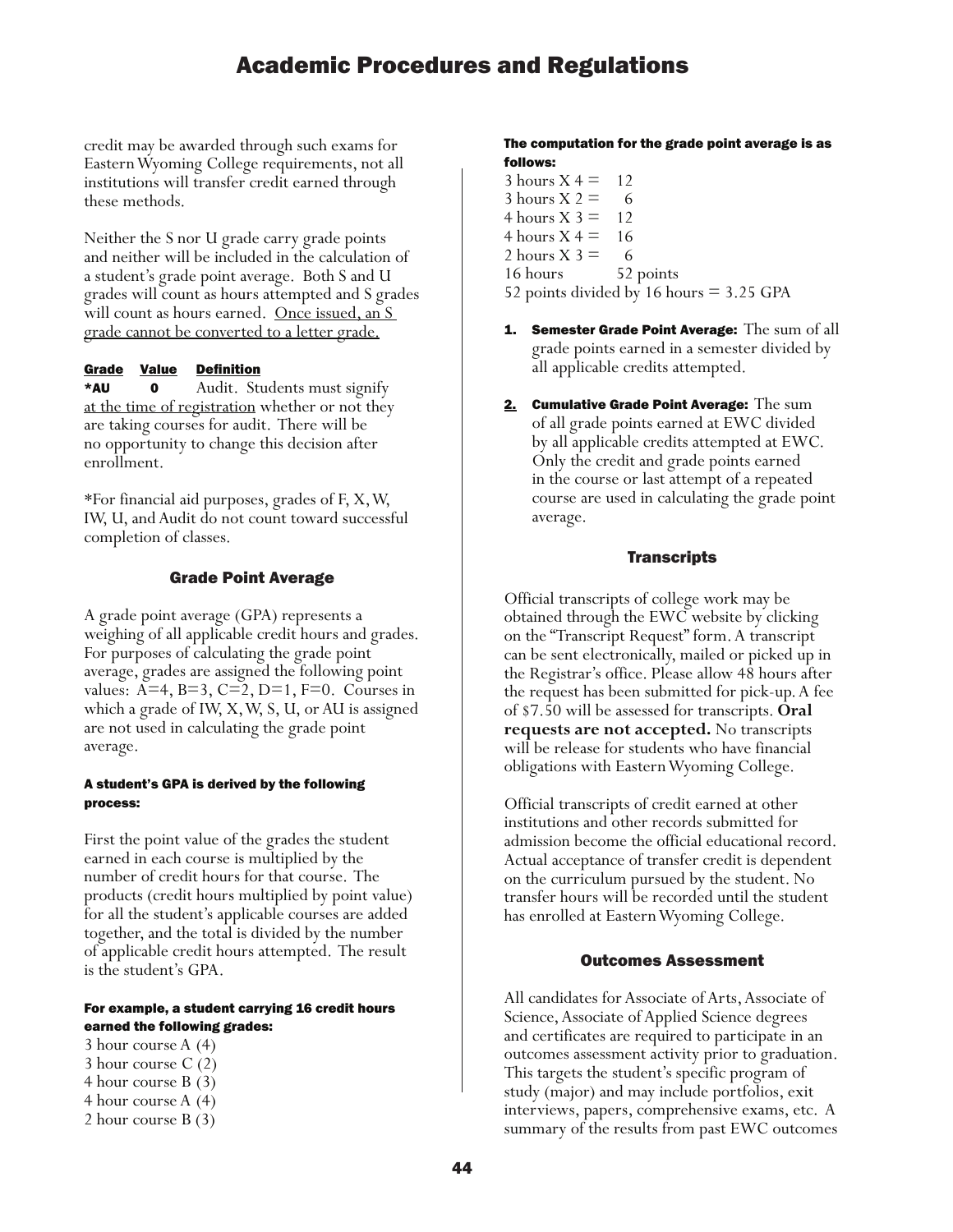assessment activities is available on the college's website (ewc.wy.edu).

### Exit Assessment

All candidates for Associate of Arts or Associate of Science degrees are required to participate in a second assessment which is the ETS Proficiency Profile, administered in the Testing Center during the student's final semester before graduation. The Proficiency Profile exams are a set of standardized tests developed to test core educational skills. This assessment targets selected general education skills typically attained in college such as reading, writing, mathematics, and critical thinking.

#### Honor Roll

Students who achieve high scholastic grades are honored by being placed either on the President's Honor Roll or the Dean's Honor Roll. To be considered for the honor rolls, the student must carry a minimum credit load of 12 semester hours and must receive letter grades of A, B, C, D, F, or S/U. The student can receive no semester grades of X (Incomplete) for honor roll purposes. In addition to the above criteria, the student must achieve a 4.00 GPA for the President's Honor Roll and at least a 3.50 GPA for the Dean's Honor Roll.

### Graduation

The College holds one annual commencement at the Torrington campus in May. Although attendance is optional, all December, May, and Summer candidates are encouraged to participate in the ceremony.

### **Application for Graduation and degree evaluations must be requested and completed by mid-November for Spring and Summer graduation, and by March for December graduation.**

If students are taking classes from other colleges, they need to submit transcripts at the end of each semester to the Registrar's Office at EWC in Torrington if they are using those classes to meet graduation requirements. Students who have an incomplete (X) and plan to graduate have one semester or the Summer session (whichever comes first) in which to finish the incomplete. If

they do not finish the incomplete, the graduation date moves to the semester in which they finish the incomplete. A student who graduates "With Distinction" has met, and exceeded, most measures of academic success. With a cumulative grade point average at or above 3.5 on a 4.0 point scale, this student is considered a model of dedication and perseverance. A student who graduates "With High Distinction" has met, and exemplifies, the highest standards of academic rigor and scholarship. With a cumulative grade point average at or above 3.75 on a 4.0 point scale, this student sets the standard of academic excellence.

Students who have received Federal Direct Subsidized or Unsubsidized student loans while attending EWC must complete Exit Counseling online at StudentLoans.gov prior to graduation.

### Student Classification

Student classification is based on the number of semester credit hours earned.

### 1. Freshman

a) less than 30 semester hours

#### 2. Sophomore

a) 30 semester hours or more, or students with degrees

### Attendance

**A student at Eastern Wyoming College is expected to attend all sessions of each course in which he/she is enrolled.** Active participation in all scheduled learning activities is essential for the student to satisfactorily achieve the educational objectives of any course. An instructor is authorized to withdraw a student from a course whenever:

- a) the student's absences in the course exceed 20% (twenty percent) of the scheduled sessions for the semester, or
- b) the student has been absent 6 (six) consecutive class hours in the course, or
- c) the student has not completed 20% (twenty percent) of the assigned learning activities.

Where a special program attendance policy varies from the above, that program policy will prevail.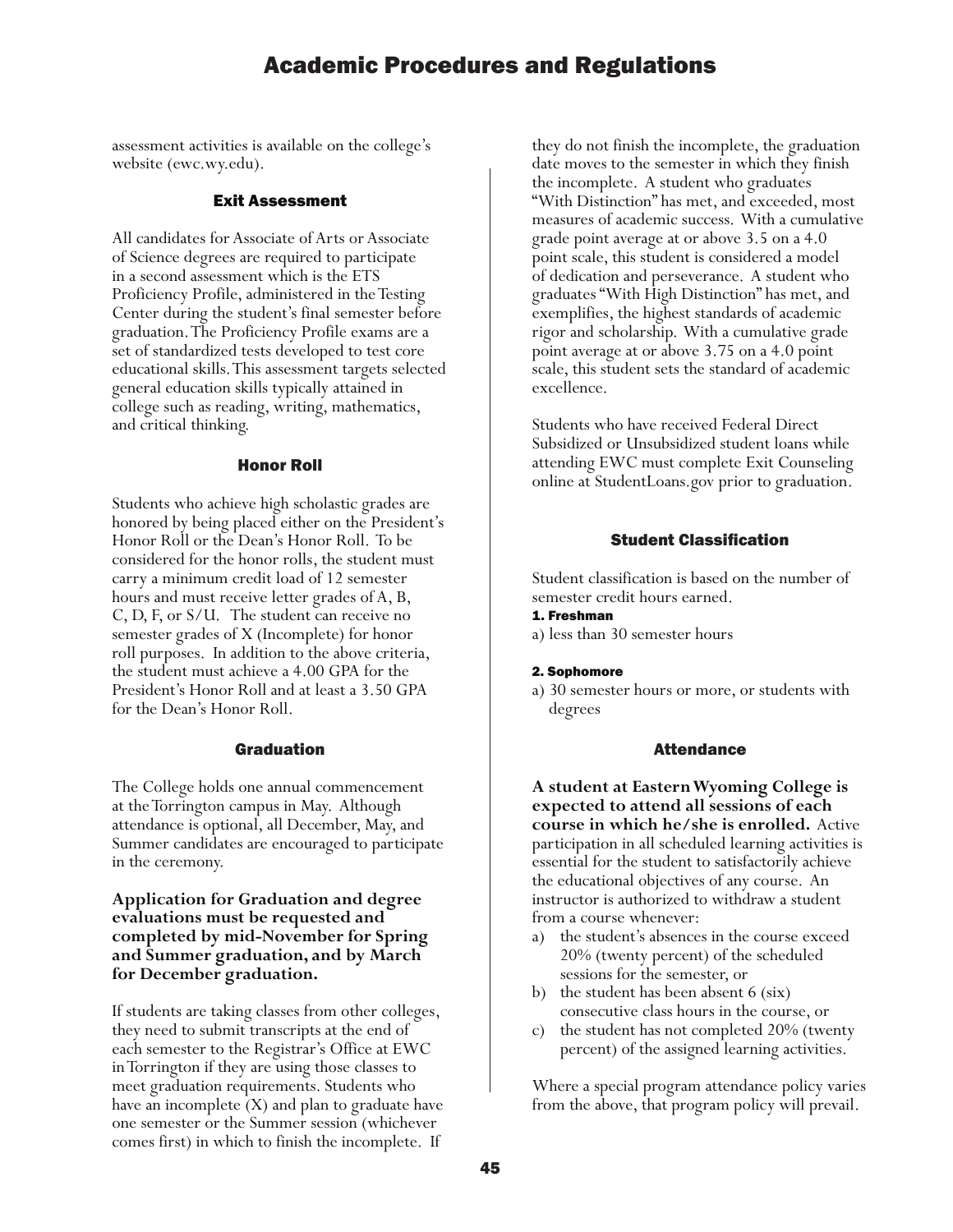A student who is withdrawn from a course on or before the school's official last day to drop classes will receive a grade of W (Withdrawal) for the course. A student who is withdrawn after the official last day to drop classes will receive a grade of F (Failure), a grade of IW (Institutional Withdrawal), or a grade of W (Withdrawal) for the course.

It is the responsibility of the instructor to notify, in writing, the College Registrar that the student is being withdrawn. The instructor also must indicate what grade the student is to receive. The College Registrar will then notify the student of the action taken.

Due to the variation of course content, make-up policies will vary from instructor to instructor and will be outlined in the course syllabus given to each student.

### Leave of Absence

A student who must be absent for an extended period of time because of health or other unavoidable circumstances may petition the Vice President for Academic Services for a leave of absence. A leave accounts for absences from classes, but does not relieve the student from making up all work missed, nor does it excuse the student from going through the regular withdrawal procedure (outlined below) if the student discontinues attendance for the remainder of the semester.

### **Withdrawals**

A. WITHDRAWAL FROM INDIVIDUAL CLASSES **It is the responsibility of the student to drop her/his classes; ceasing attendance to classes does not constitute an official withdrawal from class.** A student wishing to withdraw from an individual class must obtain an electronic Drop/Add form from their advisor. Students may withdraw from any or all classes before the last 28 calendar day of the semester and receive a grade of "W" (Withdrawal). For classes with a duration of less than 15 weeks, student withdrawal must be completed on a prorated basis to the 15 week semester. Once the electronic form has been signed by all designated parties it will be emailed to the Registrar's office for the official process

of withdrawal. A withdrawal (W) grade is not computed in the student's grade point average. Withdrawal from a class does not release a student from any unmet financial obligation.

### B. WITHDRAWAL FROM COLLEGE

Withdrawal from Eastern Wyoming College is the official discontinuance of attendance. Students wishing to withdraw are requested to obtain a withdrawal form from the Registrar's Office, complete the form, and return the form to that office. A student who follows this procedure will receive a grade of W (Withdrawal) on his/her transcript for each of the classes in which the student is enrolled, and the grade of W is not computed in the student's grade point average. Discontinuance of attendance without completion of the withdrawal procedure may result in a grade of F (Failure) for each course in which the student is enrolled.

### C. INSTITUTIONAL WITHDRAWAL

The Vice President for Student Services may institutionally withdraw an individual from all classes in the event of a student's total abandonment of classes, a delinquent financial account, death, or other extenuating circumstances. The grade of IW (Institutional Withdrawal) is assigned to the student's classes and is not computed in the student's grade point average. The student will have the right to appeal this decision through the formal student grievance process.

### Academic Standing

#### A. Coding

A student either currently or formerly enrolled shall have on his/her record one of the following academic status codes:

- **0** Student not subject to probation or dismissal regulations; or a student who has attempted fewer than twelve cumulative credit hours.
- **1** Good Standing A student who has attempted twelve or more cumulative credit hours and has a Cumulative Grade Point Average of 2.00 or higher is making satisfactory academic progress and is in good standing.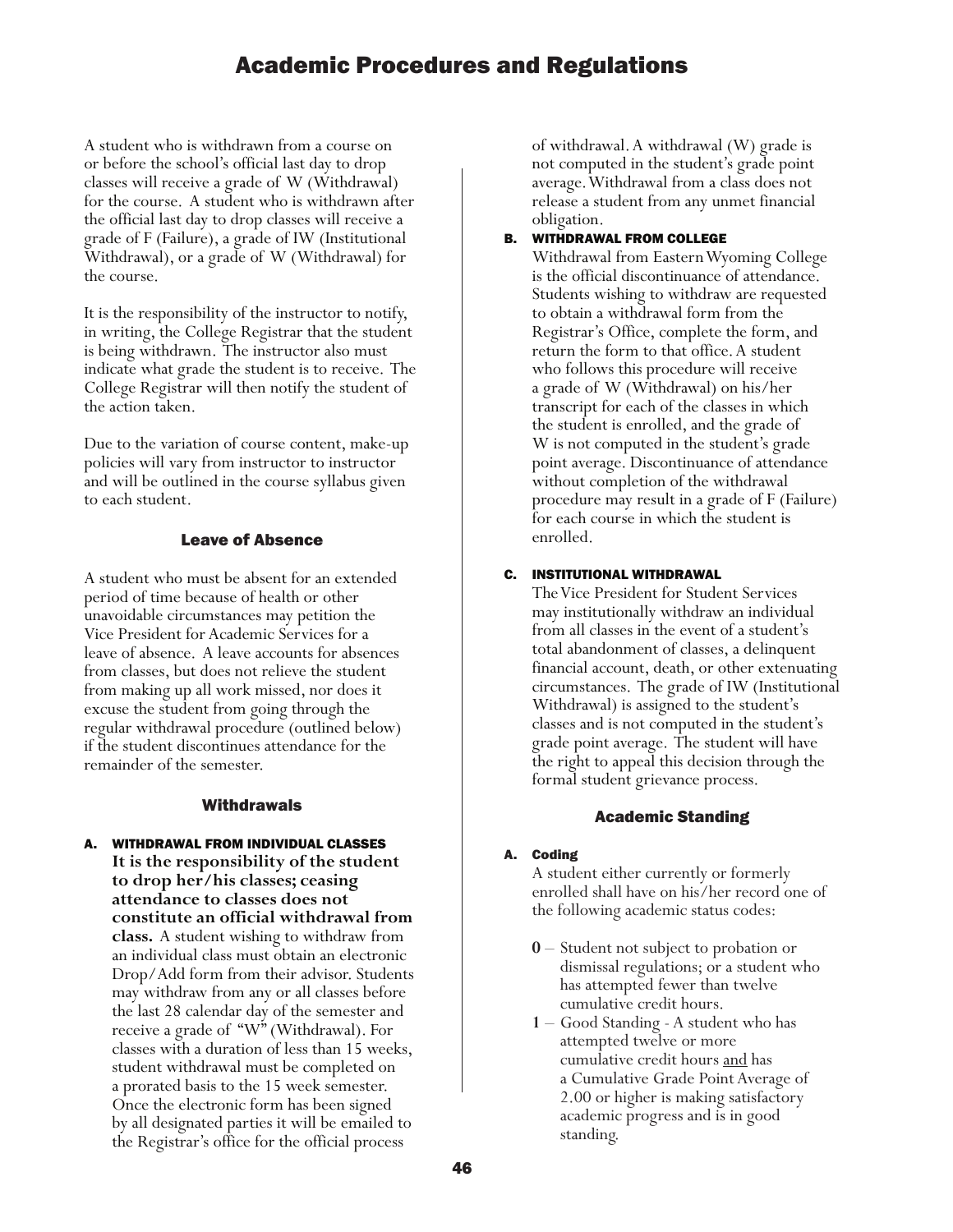- **2** Academic Probation
- **3** Academic Suspension
- **4** Academic Dismissal
- B. Academic Probation/Academic Suspension/Academic Dismissal

### **Academic Probation**

Academic Probation is a warning that the student's grades are below the academic standards of Eastern Wyoming College. **A student whose Cumulative Grade Point Average (GPA) falls below 2.00 will be placed on academic probation during the next semester in which he/she is enrolled.** A student on Academic Probation will be allowed to re-enroll only after meeting with his/her assigned Academic Advisor. The student will be strongly advised to consider repeating classes in which he/she previously received either a "D" or "F". Students on Academic Probation will be required to attend an academic success training session at the beginning of their first semester on Academic Probation. Students who do not attend this session forfeit their ability to file an initial appeal for Academic Reinstatement. Students on Academic Probation who attend classes at Regional Learning Centers should contact the Associate Vice President for Academic Services.

If at the end of the probationary period, the student:

- a) Achieves a 2.00 Cumulative GPA or higher, he/she will be placed on Good Standing.
- b) Achieves a 2.00 Semester GPA or higher, but the Cumulative GPA is below 2.00, he/she will remain on Academic Probation.
- c) Fails to achieve a minimum Semester GPA of 2.00, he/she will be placed on Academic Suspension.

### **Academic Suspension**

A student who is subject to Academic Suspension is not permitted to re-enroll until he/she has:

- 1) Filed a Petition for Academic Reinstatement (obtained from the EWC Registrar's Office) with the Vice President for Student Services (the student may be requested to appear for a personal interview with the Academic Reinstatement Committee), and;
- 2) The Academic Reinstatement Committee may elect to reinstate the student or to suspend the student for the period of one semester. After being suspended for one

semester, the student may return under the conditions outlined in "Academic Suspension".

### **Academically Suspended Student Who is Reinstated**

If the student, at the end of the reinstatement period:

- a) Achieves a 2.00 Cumulative GPA or higher, he/she will be placed on Good Standing.
- b) Achieves a 2.00 Semester GPA or higher, but the Cumulative GPA is below 2.00, he/she will be placed on Academic Probation.
- c) Fails to achieve a minimum Semester GPA of 2.00, he/she will be subject to Academic Dismissal.

### **Academic Dismissal**

A student who has been academically dismissed is not permitted to enroll for one academic semester. After the non-attendance, he/she:

- 1) Meets with the Vice President for Student Services to agree on a plan for how the student will achieve academic Good Standing.
- 2) Once the plan is approved, the student may take no more than nine hours each semester from EWC all of which must be repeats of classes in which the student received either a "D" or "F" in previously.
- 3) If, after two semesters under the agreed upon plan, the student has not achieved academic Good Standing, he/she will be dismissed for one academic year.
- 4) After one year, the academically dismissed student may return to EWC but must follow steps 1-3 listed above. This will continue until the student has achieved academic Good Standing.

### Academic Amnesty

Academic Amnesty permits students to eliminate one semester's credits and grades from their record. The courses and grades will appear on the transcript with a notation that the student was granted Academic Amnesty and that appropriately marked grades are no longer part of the cumulative grade point average, and will not help satisfy EWC graduation requirements. All credits and grades taken during the semester will be subject to Amnesty including those courses which were successfully completed.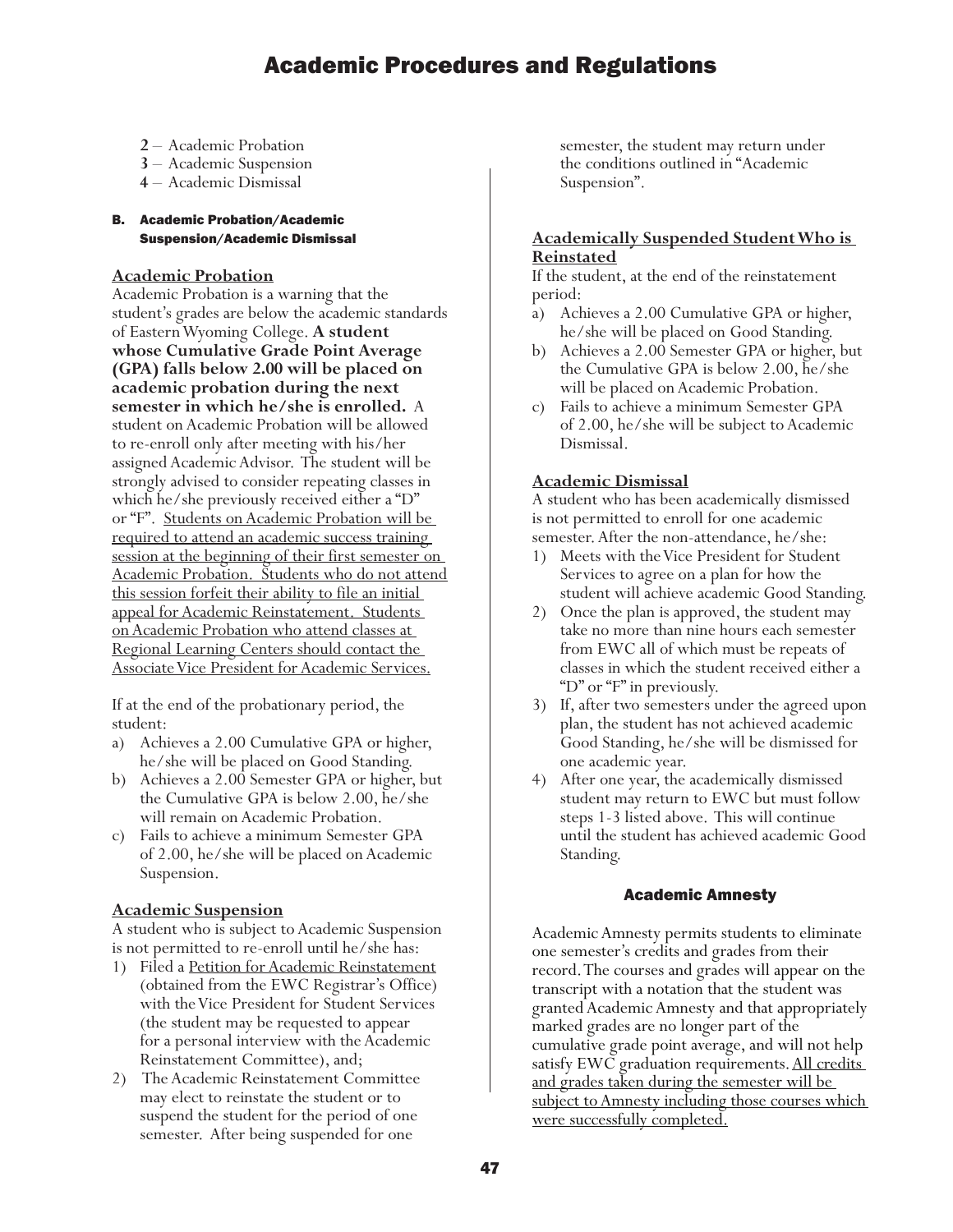Only returning EWC students may petition for Academic Amnesty. Application must be made after the posting of grades for which Amnesty is sought but no later than the 90th calendar day of the subsequent Fall or Spring semester of enrollment. The petition shall be submitted to the office of the Vice President for Student Services. Academic Amnesty may be applied only once and is irrevocable.

**Since Academic Amnesty may affect financial aid awards, students receiving financial aid should contact the Financial Aid Office prior to applying for Amnesty.**  The Petition for Academic Amnesty form can be found on the EWC website under Outreach Sites-Outreach Forms. Further information can be obtained in the EWC Registrar's Office.

### Student Conduct

Colleges recognize the student as an adult pursuing an education. Just as a student does not lose citizenship rights upon enrolling at a college, the student also does not become immune to society's obligations and laws or to the responsibilities of daily living in a broader society. In general, the behavioral norms expected of the college student are those of common decency and decorum, recognition of and non-infringement upon the rights and property of others and of the College, honesty in academic work and all other activities, and observance of local, state, and federal laws.

When students enter Eastern Wyoming College, they take upon themselves certain responsibilities and obligations including satisfactory academic performance and social behavior consistent with the lawful purposes of the College. Student conduct, therefore, is not considered in isolation within the college community but as an integral part of the education process. All students are expected to know and abide by the Student Code of Conduct. A copy of the Student Code of Conduct is found in the Student Handbook available on the EWC website or upon request from the Office of the Vice President for Student Services.

## Academic Dishonesty

Eastern Wyoming College regards all forms of academic dishonesty as serious offenses that cannot be condoned. These forms include inappropriate dependence upon the aid of other persons in carrying out class or laboratory assignments; plagiarism; and cheating on quizzes, tests, or examinations. For a first offense, a student will be subject to the instructor's disciplinary action which may include a grade of zero on the affected coursework, lowering of the final grade in the course, receiving a grade of "F" in the course or withdrawal from the course. The student who commits such an offense a subsequent time will be assigned the grade of "F" and may be subject to dismissal from the College with the reason for dismissal specifically stated and retained in college records. A student who has been the subject of disciplinary action for academic dishonesty may follow the EWC Grievance Policy included in the Student Code of Conduct.

Turnitin is a cloud-based text review service utilized by EWC for originality checking, including improper citations or potential plagiarism. Student work in a course may be submitted to and retained by this service, though the student retains copyright of their written work. Students can view information regarding Turnitin's privacy and copyright policy at http:// www.turnitin.com/en\_us/privacy-center/ overview.

### Student Copyright Guideline

# **Definition of Copyright**

Copyright is the right of an author, artist, composer or other creator of a work of authorship to control the use of his or her work by others. Protection extends to literary works, musical works, dramatic works, pantomimes and choreographic works, pictorial and graphic works, sculpture, motion pictures and other audiovisual works, sound recordings and architectural works. Generally speaking, a copyrighted work may not be reproduced by others without the copyright owner's permission. The public display or performance of copyrighted works is similarly restricted.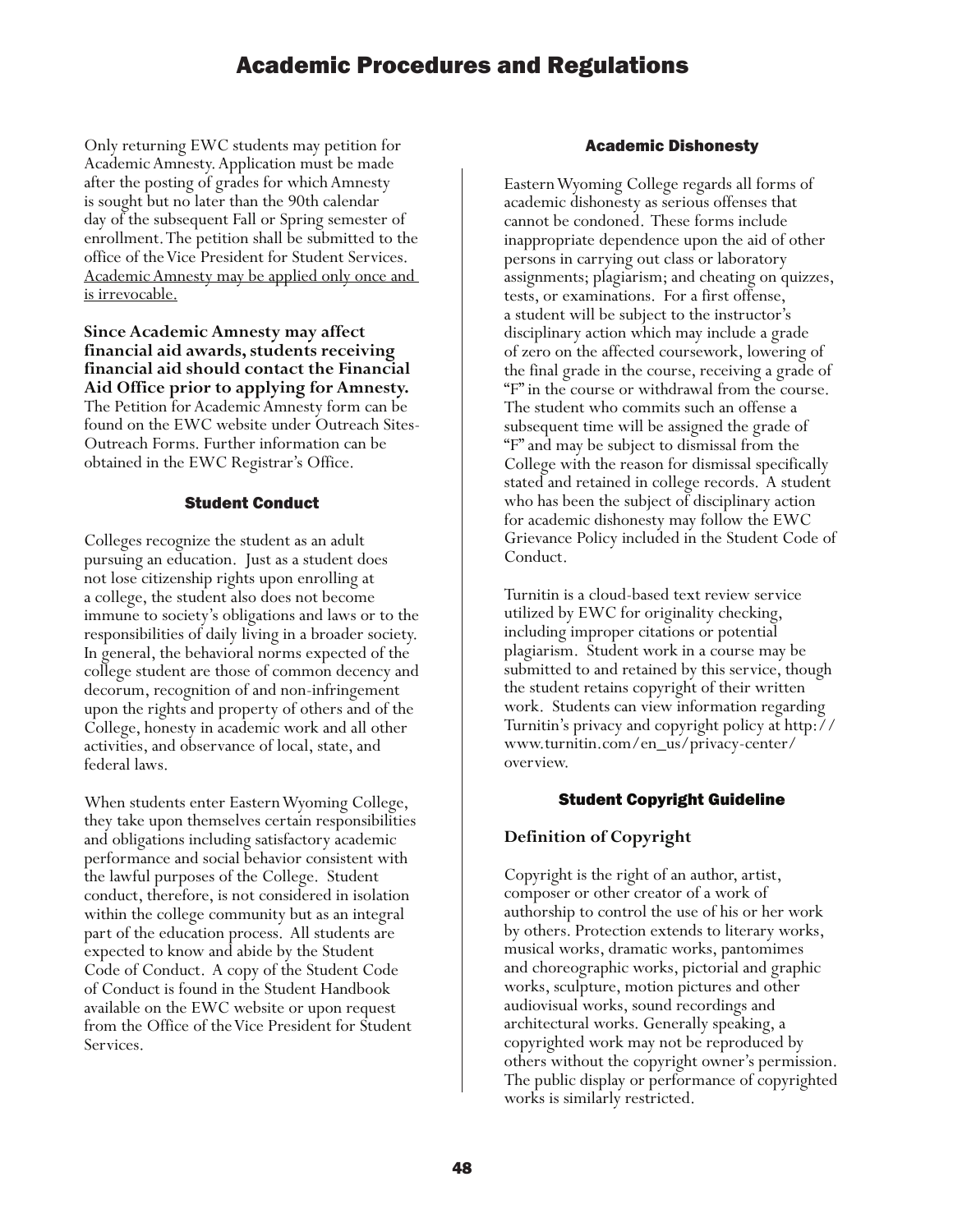Eastern Wyoming College (EWC) encourages all faculty, staff, and students to respect the intellectual property of others through adherence to copyright laws.

# **Copyright Laws and Technology**

Copyright laws also extend to Peer-to-Peer (P2P) file sharing networks. P2P networks allow files (including, but not limited to music and video files) to be shared among, and stored on, the computers and devices that have access to that network. Though a P2P network itself is not illegal, the content that is shared may include copyrighted material. While using a P2P file sharing (or any file sharing) network - students who share, download, and/or otherwise obtain and use copyrighted material without permission, can be subject to the civil and criminal penalties stipulated for violating copyright laws (see below). Students who perform these actions while using an EWC computer, or while connected to a wired or wireless network affiliated with EWC, may be subject to additional College penalties and disciplinary action.

Applicable college, civil, and criminal penalties can apply even if the file's copyright was unbeknownst to the student. Students are still responsible for their interactions and engagement on all P2P and file sharing networks.

Additionally, EWC complies with all laws and cooperates with law enforcement agencies concerning the investigation of copyright infringement that may have allegedly occurred from a campus-based computer or device, or one connected to a wired or wireless computer network affiliated with EWC.

EWC does not actively "police" its wired and wireless networks to discover acts of copyright infringement. The College does reserve the right, however, to monitor the data traffic that passes through its wired and wireless computer networks, and may investigate anomalies from expected levels and patterns of data usage. When anomalous activity is observed, measures will be taken to limit or suspend that activity at that time, and investigative measures may be employed to identify the user involved.

**Violations of the Copyright Law Can Have Serious Consequences:**

- 1. Eastern Wyoming College Disciplinary Action: Copyright infringement can subject a student to disciplinary action under the Student Code of Conduct, since violation of law or College policy is grounds for discipline. First offenses will result in a notice from Computer Services to cease illegal activity. Failure to comply or further incidents of infringement may result in loss of network access for the infringing user or device. Sanctions may include suspension of network access and formal college disciplinary action, including Academic Suspension or Dismissal. These outcomes might prove harmful to future job prospects or academic pursuits, since many employers and graduate and professional schools require disclosure of College disciplinary action.
- 2. Civil Liability: Persons found to have infringed may be held liable for substantial damages and attorney(s) fees. The law entitles a plaintiff to seek statutory damages of \$150,000 for each act of willful infringement. In the cases filed by the RIAA against students at Princeton, RPI, and Michigan Tech, the recording industry sued for damages of \$150,000 for each recording infringed.
- 3. Criminal Liability: Copyright infringement also carries criminal penalties under the federal No Electronic Theft Act. Depending on the number and value of the products exchanged, penalties for a first offense may be as high as three years in prison and a fine of \$250,000.

# Safety

Correct safety instruction and practices are a vital concern within the instructional programs and it is the responsibility of all persons to practice correct safety measures.

If an injury occurs, either during instruction or at any other time while on campus, the injured party must report the injury to the appropriate office (instructor or advisor) so that an "Accident and Injury Report" may be completed.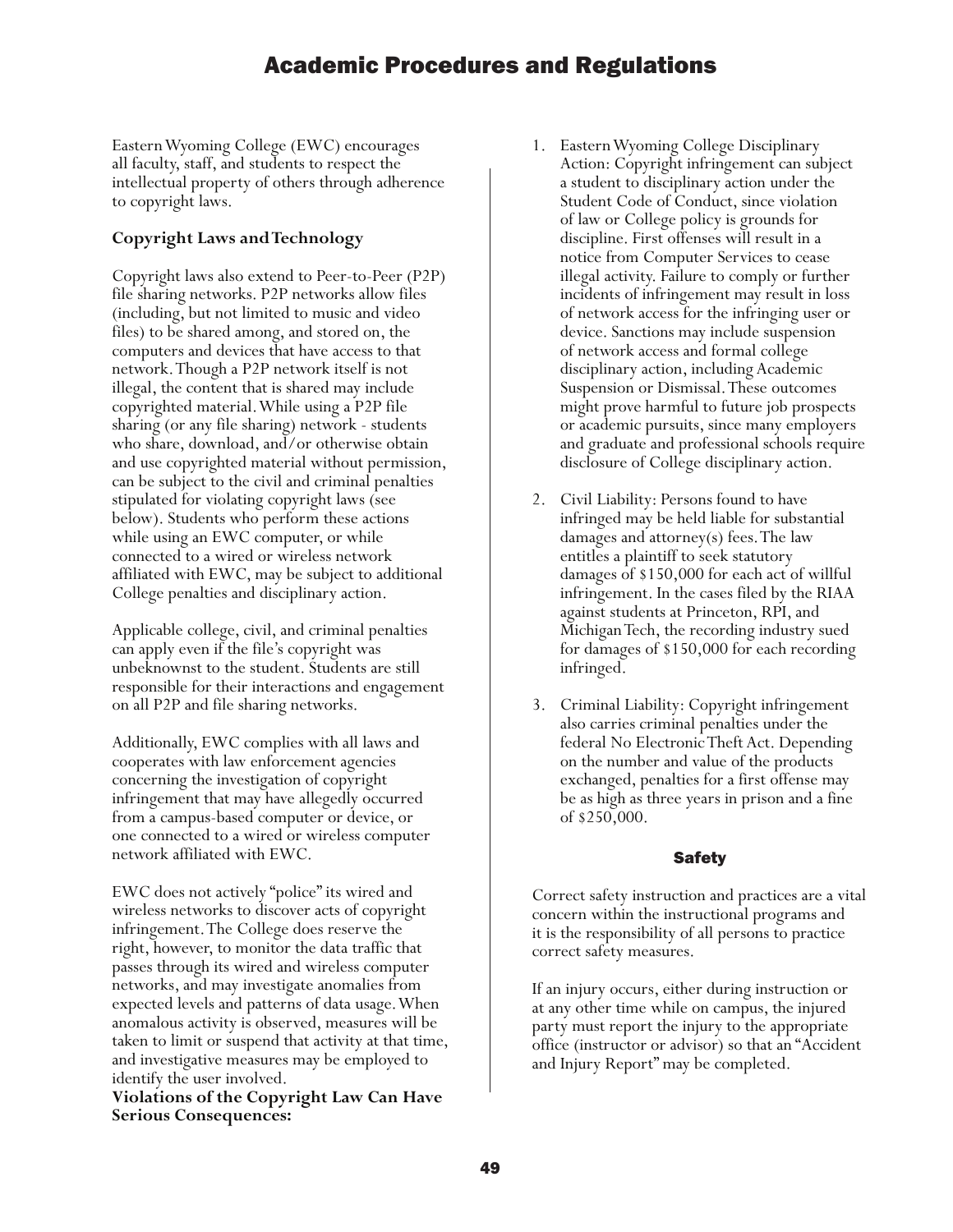# Eastern Wyoming College Notification of Rights under FERPA for Postsecondary Institutions

The Family Educational Rights and Privacy Act (FERPA) affords students certain rights with respect to their education records. They are:

(1) The right to inspect and review their education records within 45 days of the day EWC receives a request for access.

Students should submit to the Vice President for Student Services, or other appropriate official, written requests that identify the record(s) they wish to inspect. The EWC official will make arrangements for access and notify the student of the time and place where the records may be inspected.

(2) The right to request the amendment of the student's education records that the student believes are inaccurate or misleading.

Students may ask EWC to amend a record that they believe is inaccurate or misleading. They should write the EWC official responsible for the record, clearly identify the part of the record they want changed, and specify why it is inaccurate or misleading.

If EWC decides not to amend the record as requested by the student, the College will notify the student of that decision and advise the student of his or her right to a hearing regarding the request for amendment. Additional information regarding the hearing procedures will be provided to the student when notified of the right to a hearing.

(3) The right to consent to disclosures of personally identifiable information contained in the student's education records, except to the extent that FERPA authorizes disclosure without consent.

One exception, which permits disclosure without consent, is disclosure to school officials with legitimate educational interests. A school official is a person employed by EWC in an administrative, supervisory, academic or research, or support staff position; a person or company with whom the College has contracted (such as an attorney, auditor, or collection agent); a

person serving on the Board of Trustees; or a student serving on an official committee such as a disciplinary or grievance committee, or assisting another school official in performing his or her tasks.

A school official has a legitimate educational interest if the official needs to review an education record in order to fulfill his or her professional responsibility.

Upon request, EWC discloses education records with consent to officials of another school in which a student seeks or intends to enroll.

(4) The right to file a complaint with the U.S. Department of Education concerning alleged failures by Eastern Wyoming College to comply with the requirements of FERPA. The name and address of the Office that administers FERPA is:

> Family Policy Compliance Office U.S. Department of Education 400 Maryland Avenue, SW Washington, DC 20202-5920

### Directory Information

The Family Educational Rights and Privacy Act (FERPA), a federal law, requires that Eastern Wyoming College, with certain exceptions, obtain a student's written consent prior to the disclosure of personally identifiable information from his or her educational records. However, EWC may disclose appropriately designated "directory information" without written consent unless the student has advised the College to the contrary in accordance with EWC procedures. The primary purpose of directory information is to allow EWC to include this type of information from student educational records in certain publications such as honor roll or other recognition lists, graduation programs, and sports activity sheets.

Directory information, which is information that is generally not considered harmful or an invasion of privacy if released, can also be disclosed to outside organizations without prior written consent. Students must submit written notification to the Registrar's Office within ten (10) days of the beginning of the semester if they wish the personal directory information about them be withheld.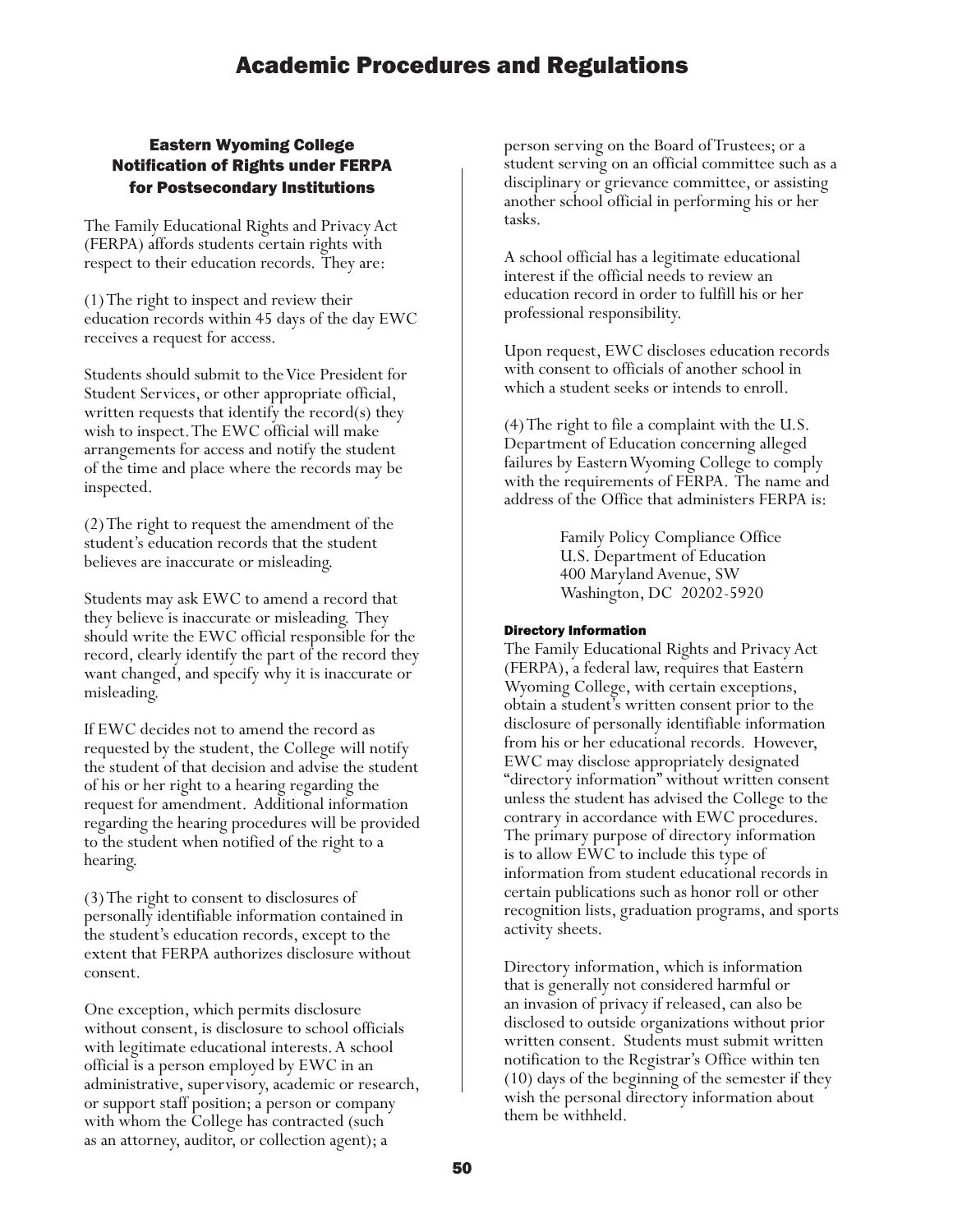Eastern Wyoming College has designated the following information as directory information:

- 
- 
- 
- 
- 
- 
- 
- 
- 
- Student's name<br>• Date and place of birth<br>• Dates of enrollment<br>• Affirmation of whether currently enrolled<br>• Full or part-time status<br>• Grade level<br>• Major field of study<br>• Address (local and permanent)<br>• Telephone listi
- and sports<br>Weight and height of members of athletic
- teams<br>Most recent educational agency or institution
- 
- 
- attended<br>• Photograph<br>• Electronic mail address<br>• Degrees, honors, and awards received

The student is hereby notified of these rights and that a copy of the "Privacy Rights of Parents and Students" pertaining to Eastern Wyoming College may be obtained in the office of the Vice President for Student Services.

### Sexual Harassment Policy

#### Definition

Eastern Wyoming College endorses the definition of sexual harassment provided under Title VII of the Civil Rights Act of 1964. Accordingly,

Unwelcome sexual advances, requests for sexual favors and other verbal or physical conduct of a sexual nature constitute sexual harassment when (1) submission to such conduct is made either explicitly or implicitly a term or condition of an individual's employment; (2) submission to or rejection of such conduct by an individual is used as the basis for employment decisions affecting such individual; or (3) such conduct has the purpose or effect of unreasonably interfering with an individual's work performance or creating an intimidating, hostile, or offensive working environment.

#### Policy Statement on Sexual Harassment

Eastern Wyoming College strives to create a work environment that is desirable for all employees and students.

Sexual harassment of employees or students is reprehensible, illegal, and will not be tolerated at Eastern Wyoming College. Such activity which influences employment decisions or the academic success of students is contradictory and antithetical to the environment provided by this institution, and prompt and remedial action will be taken by Eastern Wyoming College upon any finding of sexual harassment.

All complaints of sexual harassment will be investigated. Employee complaints should be filed with the complainant's immediate supervisor or the Affirmative Action Officer. Student complaints should be registered with the relevant Division Chair or the Affirmative Action Officer. If the complaint cannot be resolved at this level, the College Grievance Procedure under EWC/ Board of Trustees Grievance Policy No. 1.7 should be followed. Victims of sexual harassment are strongly encouraged to disclose any episode(s) of sexual harassment. Such disclosure will assist EWC in its attempts to prevent future episodes of sexual harassment.

Any Eastern Wyoming College agent or employee who is found to have engaged in sexual harassment of another employee or student will be subject to disciplinary sanctions which may include, but not limited to, written reprimand, demotion, transfer, required professional counseling, and/or termination of employment. Any student who violates this policy will be subject to prompt and appropriate discipline. Such discipline may result in the student being expelled from Eastern Wyoming College.

No employee or student shall suffer reprisal from Eastern Wyoming College as a consequence of filing a "good faith" complaint.

### Complaint Log

Eastern Wyoming College maintains a record of all formal student complaints received in the office of the President, Vice President for Academic Services, or the Vice President for Student Services. Student complaints are defined as those which are nontrivial in nature, either academic or nonacademic, made formally in writing, signed by a student, and addressed to and submitted to an organizational officer with the responsibility to handle the complaint. The formal Complaint Log is maintained in the office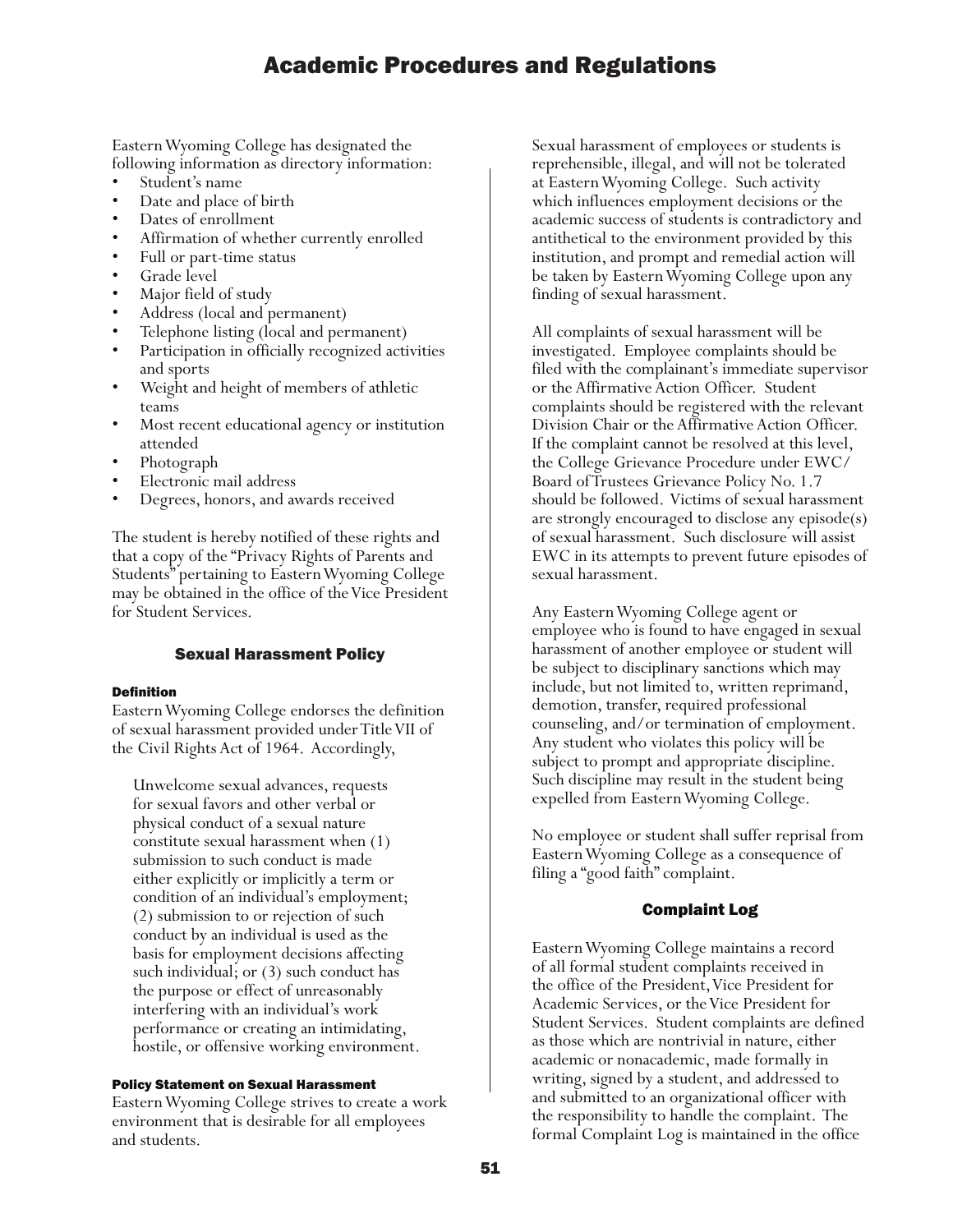of the Vice President for Student Services and contains the following information:

- A. Date the complaint was first formally submitted to an appropriate officer;
- B. Nature of the complaint (e.g. dispute about a grade, allegation of sexual harassment etc.);
- C. Steps taken by EWC to resolve the complaint;
- D. EWC's final decision regarding the complaint including referral to outside agencies; and
- E. Any other external actions initiated by the student to resolve the complaint, if known to the institution (e.g. lawsuit, EEOC investigation, etc.).

EWC will maintain, at a minimum, records of complaints for a two year period. The log is available for review by college staff, representatives of accrediting agencies, and by other, appropriate outside agencies. The names of any individuals involved in the complaint (including the names of any student(s) or EWC staff directly involved) are not part of the log.

Complaints, at EWC, are first addressed through the Informal Grievance procedure as outlined in the EWC Student Handbook. Those complaints that are not resolved using the Informal Grievance procedure, are resolved using the Formal Grievance Procedure also outlined in the EWC Student Handbook. The Handbook contains the EWC Student Code of Conduct (Board of Trustee Policy 5.13) that addresses how behavioral and other issues, including student complaints, are addressed by the College.

### INFORMAL GRIEVANCE PROCEDURE (As it pertains to students)

In order to ensure the most complete processing of complaints or concerns within the environs of Eastern Wyoming College, the College adopts the following procedures: The first procedure, the informal grievance procedure, is designed to permit an expedited and orderly processing of all complaints or concerns of students in an informal manner, while at the same time ensuring that the complaints are fully explored and that a reasonable effort has been made to resolve the difficulties without the necessity of formal grievance proceedings.

The informal complaint procedure may be utilized to resolve any student or personnel problems arising at the College. If the grievance cannot be resolved through this informal procedure, the person or persons involved may avail themselves of the formal grievance procedure.

The informal complaint process is limited to fifty (50) calendar days from the alleged event. Complaints of events exceeding 50 days prior to statement of the complaint shall be handled through the formal complaint procedure. Any student who has a complaint may utilize this informal complaint procedure. In implementing this procedure, the complaining party should proceed as follows:

- 1. A complaint should be discussed initially between the persons involved; many problems may be resolved on this one-to-one basis.
- 2. If the persons(s) concerned are unable to resolve the problem on a one-to-one basis, the following procedures should be followed: (a) In the event that the grievance concerns the College President, the complaint will be submitted to a mediation committee of three individuals. One individual shall be selected the complainant, one by the College President, and the two selected individuals shall jointly select a third individual. This committee shall then make recommendations in an effort to resolve the matter.

(b) A student should define the complaint to the appropriate Division Chairperson regarding instructional personnel or matters; and to the appropriate student activities director regarding non-instructional personnel or matters.

This informal procedure does not rule out discussions among the complainant, his/her supervisors, or any other person who may assist in resolving the situation, including the Vice President in charge of the particular department or activity involved. The Board of Trustees should not be involved in any informal discussion of the grievance with any party involved.

In the event the above procedure does not result in a mutually agreeable solution, the student may file a formal grievance which will then be processed in accordance with the procedures set forth within the College's Formal Grievance Procedure.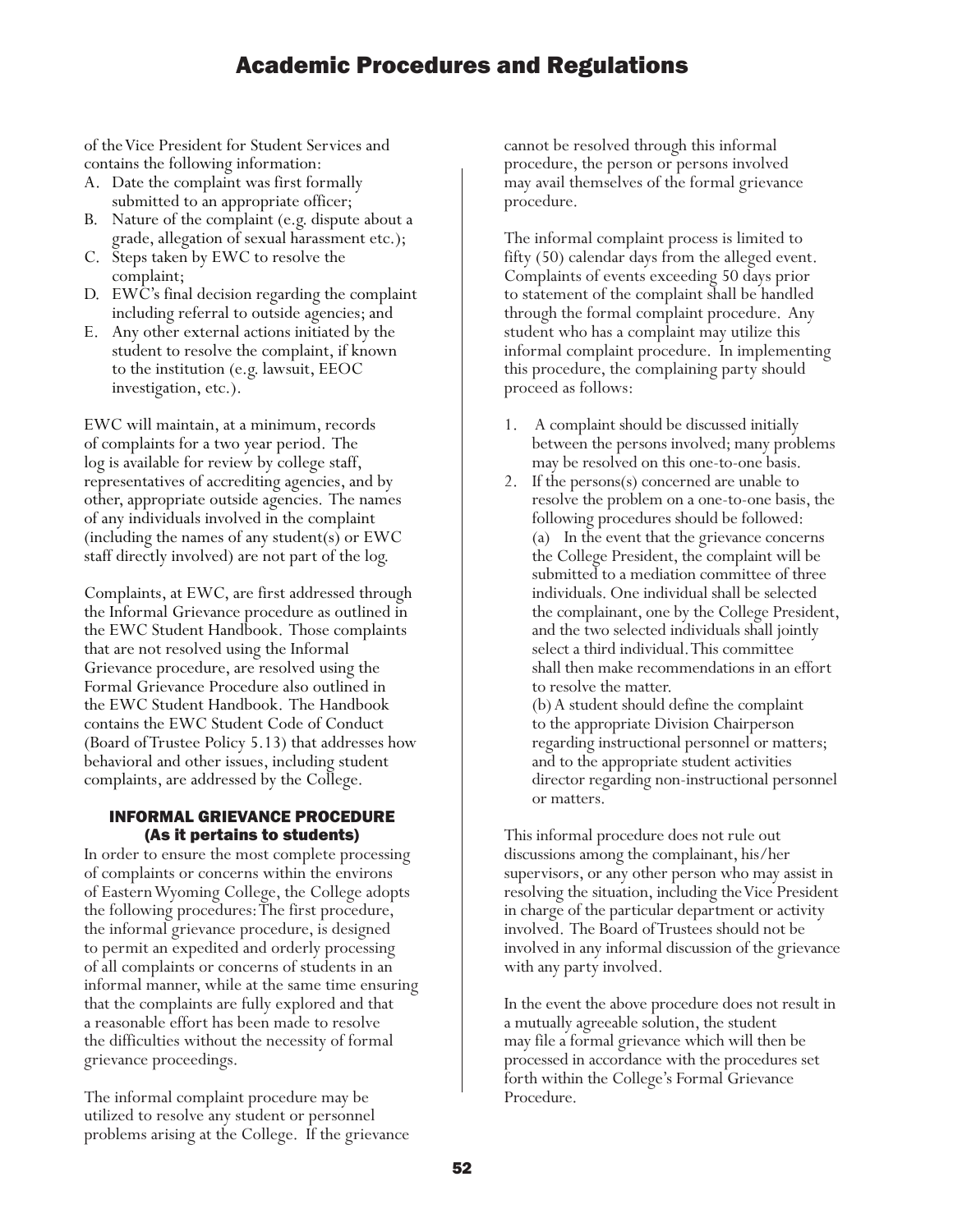# FORMAL GRIEVANCE PROCEDURE (As it pertains to students)

If the complaining party or parties have been unable or unwilling to resolve the complaint utilizing the procedures available under the "Informal Grievance Procedure," the complaining party or parties may proceed to file a formal grievance.

1. The formal grievance procedure begins with the filing of a written complaint. The written complaint must be filed within ten (10) working days following the alleged event, or ten (10) working days after unsuccessfully resolving the complaint informally.

The format of the written formal grievance shall contain the following:

- a. A concise statement of the grievance;
- b. A complete description of the action(s) of all parties involved;
- c. A detailed description of the alleged events;
- d. The date of the alleged occurrence;
- e. The place of occurrence of the alleged events;
- f. The relief or remedy sought by the complainant.
- 2. If the grievant is a student, the grievant shall submit the written complaint to the appropriate Division Chairperson, if the grievance involves instruction matters, and to the Vice President for Student Services if the grievance involves noninstructional matters. All formal student complaints are kept on file in the Vice President for Student Services' office. The Division Chairperson, or Vice President for Student Services, 1) shall notify the relevant parties in the dispute of the receipt of the formal grievance within five (5) working days; and 2) shall investigate, facilitate and answer the grievance in writing.
- 3. If either party is dissatisfied with the written decision from the Division Chairperson or Vice President for Student Services, either party may request a review by the Grievance Review Committee. Such request must occur within five (5) working days after receiving the written decision from the Division Chairperson or Vice President for Student Services. The Grievance Review Committee shall conduct an investigation of the matter

within ten (10) working days after the request is submitted. A written decision shall be submitted to the respective parties within five (5) working days after the investigation is completed.

- 4. If either party is dissatisfied with the written decision of the Grievance Review Committee, either party may request a review of the decision by the College President. The request must occur within five (5) working days after receiving the written decision from the Grievance Review Committee. The President shall conduct an investigation of the matter within ten  $(10)$  working days after the request is submitted. A written decision shall be submitted to the respective parties within five (5) working days after the investigation is completed.
- 5. If either party is dissatisfied with the written decision of the College President, either party may request a hearing before the Board of Trustees. Such a request for hearing must occur within five (5) working days after receiving the written decision from the College President. The Board shall then conduct a formal hearing in accordance with its Rules of Practice For Contested Cases.
- 6. COLLEGE PRESIDENT. If the grievance or complaint concerns the College President, the formal Complaint shall be submitted directly to the Grievance Review Committee within ten (10) working days following the alleged event, or ten (10) working days after unsuccessfully resolving the complaint informally. The Grievance Review Committee shall conduct an investigation of the matter within fifteen (15) working days after the Complaint has been submitted. A written decision shall be submitted to the respective parties within five (5) working days after the investigation is completed. If either party is dissatisfied with the written decision of the Grievance Review Committee, either party may request a hearing before the Board of Trustees. Such a request for hearing must occur within five (5) working days after receiving the written decision from the Grievance Review Committee. The Board shall then conduct a formal hearing in accordance with its Rules of Practice For Contested Cases.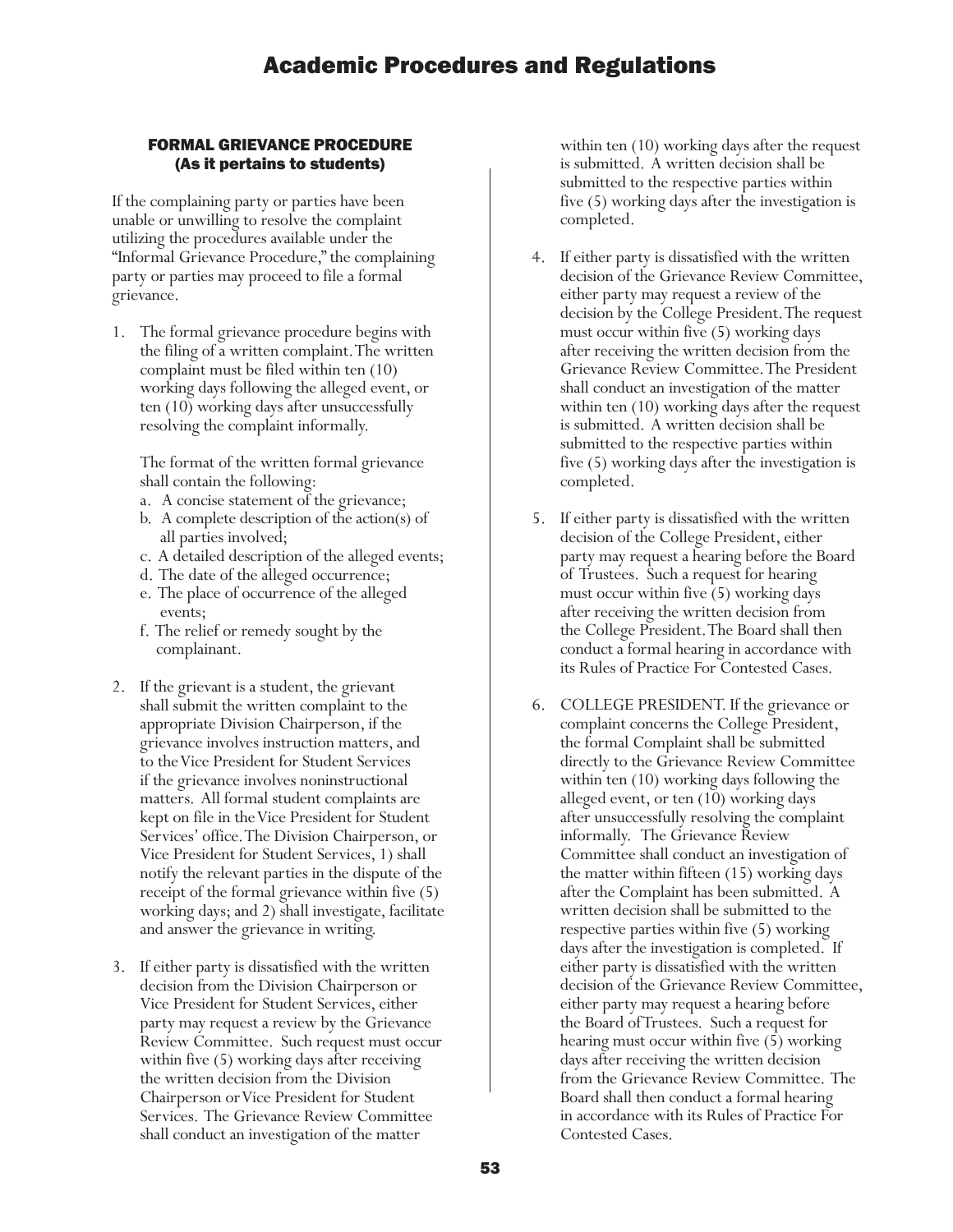- 
- 7. Student Grievance Review Committee: Administrator (Chairperson) appointed by
- the College President<br>• Professional Staff Member appointed by the
- Chairperson Faculty Member appointed by the Chairperson Classified Staff Member appointed by the
- 
- Chairperson<br>
Student Senate Member recommended by Student Senate President

# AFFIRMATIVE ACTION/EQUAL EMPLOYMENT OPPORTUNITY POLICY STATEMENT

Eastern Wyoming College is dedicated to providing opportunities and recognizing the talent of all people within the institution. The College is committed to a policy of equal employment opportunity for all persons on the basis of merit without regard to race, color, national origin, marital status, sexual orientation, gender, religion, political belief, veteran status, age, or disability. In accordance with the policy, Eastern Wyoming College affirms its commitment to non-discrimination in its employment practices as they relate to recruitment, hiring, selection, screening, testing, compensation, promotion, employment benefits, educational opportunities, access to programs, work assignments, application of discipline, access to grievance procedures, and any and all other conditions of employment which are provided by Eastern Wyoming College policy, regulation, rule or practice.

All administrators, faculty and staff committees and others involved in employment decisions are directed to comply with this policy. The Director of Human Resources is responsible for administering and coordinating the College's Affirmative Action/Equal Employment Opportunity Program.

Name, office location and telephone number are: Director of Human Resources Affirmative Action Officer Tebbet Building, 234 Eastern Wyoming College 3200 West "C" Street Torrington, WY 82240 (307) 532-8330

### The Jeanne Clery Disclosure of Campus Security Policy and Campus Crime Statistics Act

Prepared for EWC students, faculty, staff and prospective students in accordance with the Crime Awareness and Campus Security Act of 1990.

### Introduction

Many students and parents are concerned about the issue of personal safety on college campuses. Eastern Wyoming College (EWC) employs security measures that help ensure students enjoy their time at the College as free as possible from any threats to safety and well-being.

Crime is a national problem that affects all communities and college campuses. To minimize the occurrence of crime incidents, college administrators, residence life and physical plant staff members, the city and county law enforcement authorities, and the students themselves must work together to ensure that students and their possessions are protected as much as possible.

### The Crime Awareness and Campus Security Act of 1990

The Campus Security Act (1990, 1994) and the Jeanne Clery Act (1998) are federal laws that require colleges and universities to disclose information about crime on and around their campuses to students, employees and prospective students. The Eastern Wyoming College (EWC) crime statistics may be found on the EWC website by clicking on "Consumer Information" located at the bottom of the home page. The EWC Crime Awareness and Campus Security policies, procedures and statistics are available upon request in the EWC Vice President for Student Services' Office.

Every prospective and admitted student is provided with a mailed notification that provides the website to access the information available in this report.

### Student Demographic Information

Eastern Wyoming College district operations include campuses in Torrington and Douglas, Wyoming. Torrington is the administrative center and main campus of the district, and Douglas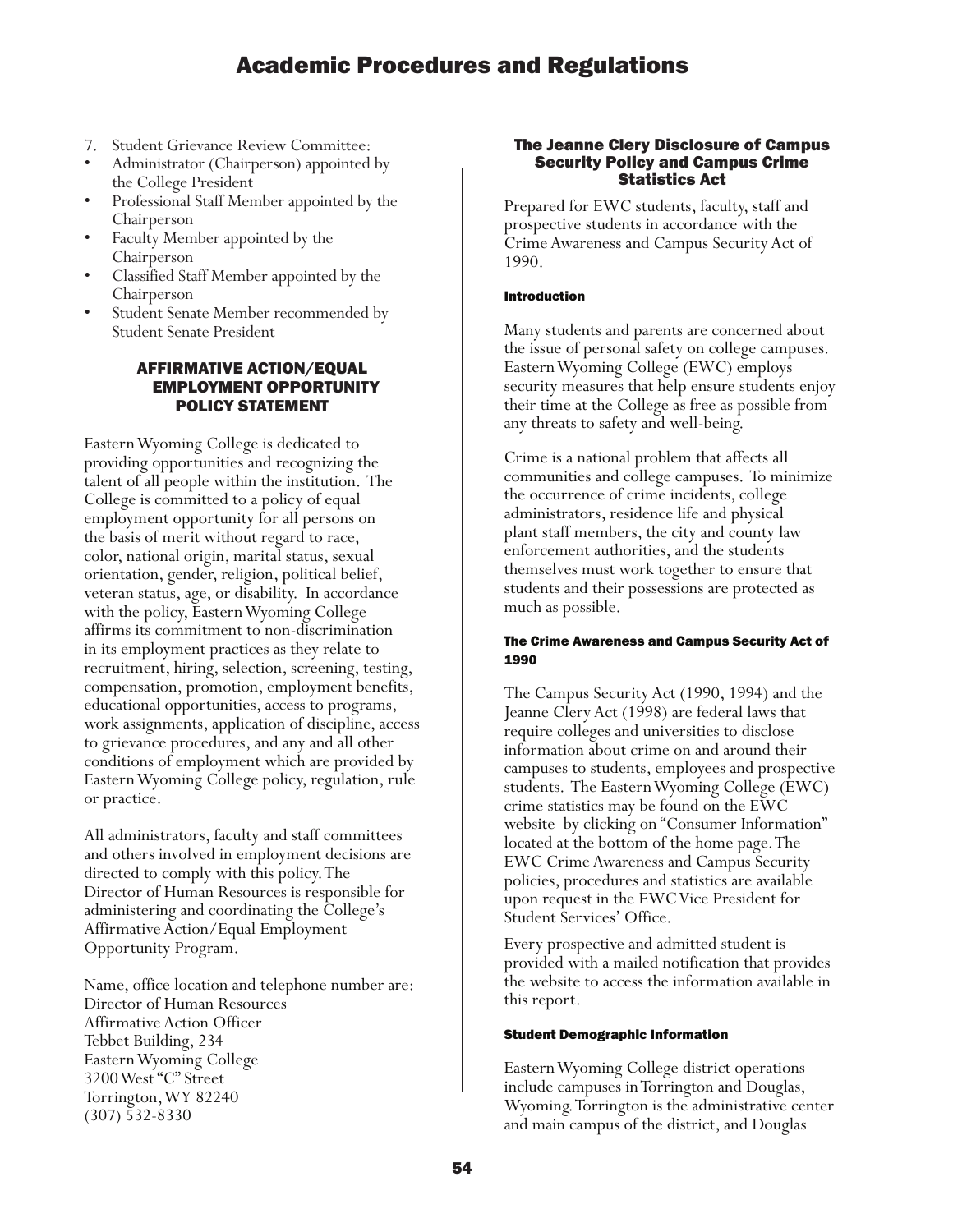functions as a branch campus. Enrollment is approximately 1,200 credit students each semester with additional offerings in the community services and continuing education areas. Total headcount credit enrollment includes course offerings from throughout the EWC service area communities.

#### Lighting/Physical Plant Concerns

The Physical Plant Department maintains all college buildings and grounds with a concern for safety and security. Staff inspect campus facilities regularly; promptly making repairs affecting safety and security, and responding immediately to reports of potential safety and security hazards, such as broken windows and locks. Lighting checks are conducted on a regular basis to ensure that lights are in proper working order.

### Local Police Provide Campus Security

Eastern Wyoming College (EWC) maintains a close working relationship with both the Torrington Police Department and the Goshen County Sheriff's Department. The Torrington police routinely patrol the streets and parking lots on campus as well as the residence hall areas. They respond to both routine and emergency calls, and provide the College with timely information relating to criminal activity in the community so that college employees and students may act to protect themselves and assist in crime prevention efforts. The EWC Board of Trustees and the Torrington Police Department cooperatively instituted a Campus Resource Officer program to enhance the quality of life on campus by providing safety and security, maintain a high level of visibility around the campus, maintain order, and provide a range of general and emergency services.

### Reporting of Crimes

Crimes in progress and other emergency situations in on-campus buildings can be reported directly to the Torrington Police Department by picking up any campus phone and dialing 9-9-1-1, and then following up by contacting the Vice President for Student Services. Upon receipt of the call, police dispatch will initiate the appropriate emergency response. Telephones are accessible in all buildings during normal hours of operation. Five 911 Emergency-Only telephones are located strategically along campus walkways and dial directly to the police dispatch office.

Non-emergency situations should be reported to the Vice President for Student Services located in the Student Services Office, 307.532.8257, between 7:30 am and 4:30 pm Monday through Friday. The Student Services Office serves as the student assistance and information center for the campus. The Vice President for Student Services and the staff are available to initiate crime reports and respond to questions or concerns regarding personal safety on campus. The Director of Residence Life may be contacted at 307.532.8336 in Lancer Hall after regular working hours.

Victims of a crime who do not want to pursue action within EWC or the criminal justice system may still want to consider making a confidential report. With the victim's permission, the Vice President for Student Services can file a report on the details of the incident without revealing the victim's identity. The purpose of a confidential report is to comply with the victim's wish to keep the matter confidential while taking steps to ensure the future safety of the victim and others. With such information, EWC can keep an accurate record of the number of incidents involving students, determine where there is a pattern of crime with regard to a particular location, method or assailant, and alert the campus community to potential danger. Reports filed in this manner are counted and disclosed in the annual crimes statistics for the institution. An employee of an institution whose official responsibilities include providing psychological counseling to members of the institution's community and who is functioning within the scope of his/her license or certification is not considered to be a campus security authority and is not required to report crimes for inclusion into the annual disclosure of crime statistics. They are encouraged, if and when they deem it appropriate, to inform persons being counseled of the procedures to report crimes on a voluntary basis for inclusion into the annual crime statistics.

#### Timely Warnings

In the event that a situation arises, either onor off-campus, that, in the judgment of the Vice President for Student Services or Campus Resource Officer, constitutes an ongoing or continuing threat, a campus-wide "timely warning" will be issued. The warning will be issued through the EWC email system to faculty, staff and students, and through the CodeRed cell phone text messaging system. Warnings will also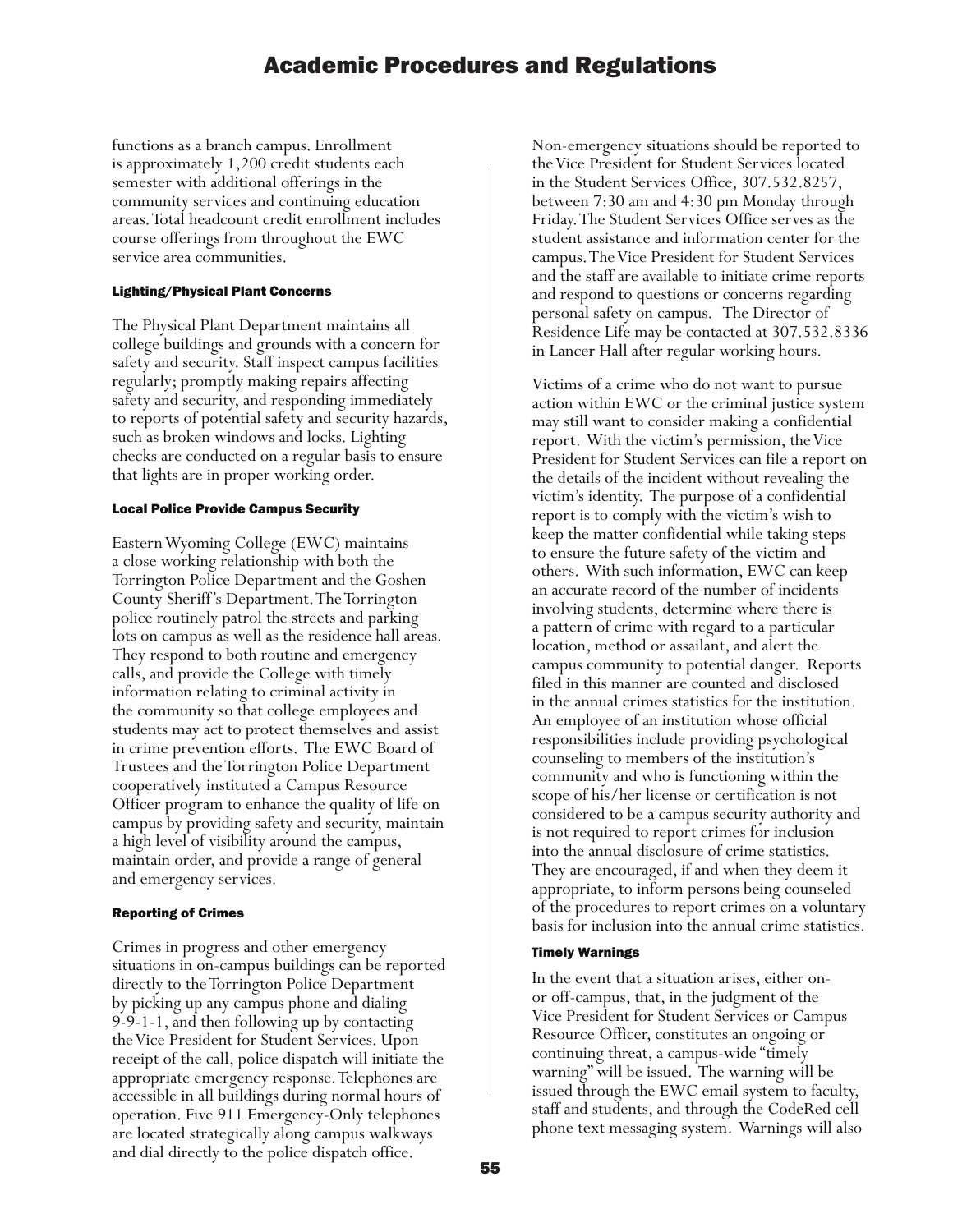be issued on the EWC website at ewc.wy.edu and on the electronic bulletin boards at the Information Center and Student Services.

Depending on the particular circumstances of the crime, especially in all situations that could pose an immediate threat to the community and individuals, a copy of the notice will be posted in each residence hall, and at the front door of each on-campus classroom building. Anyone with information warranting a timely warning should report the circumstances to the Vice President for Student Services by phone at 307.532.8257, in person at the EWC Student Services Office; or to the Campus Resource Officer at 307.532.7001 (Torrington Police Department).

### Crime Awareness and Prevention Activities

Programs sponsored by community/campus organizations, residence life, college staff and local law enforcement personnel provide sessions each academic year on topics including personal safety awareness and security, domestic violence/sexual assault, the prevention of theft and vandalism, and alcohol and drug abuse. Information on safety and security issues is provided to students and employees regularly through bulletins, crime alerts, posters, brochures and college/community newspapers.

#### College Access

During business hours, EWC (excluding residence halls) is open to students, parents, employees, contractors, guests and invitees. During non-business hours access to all EWC facilities is by key, if issued, or by admittance via the Physical Plant staff. Over extended breaks, the doors of all halls will be secured around the clock. Some facilities have individual hours which may vary at different times of the year. Examples are the Student Center, the Library and the Student Success Center. In these cases, the facilities will be secured according to schedules developed by the department responsible.

#### Security Personnel

EWC does not employ a police staff. However, the Physical Plant staff who work past regular business hours have the authority to ask persons for identification and to determine whether individuals have lawful business at EWC. Criminal incidents are referred to the Campus Resource Officer or the local police

department who have jurisdiction on the campus. Community members, students, faculty, staff and guests are encouraged to report all crimes and public safety related incidents to local law enforcement, the Vice President for Student Services and/or the Physical Plant staff in a timely manner.

#### Crime Prevention Programs

Crime prevention programs and sexual assault prevention programs are offered on a continual basis. Specific programs designed to inform students and employees about campus security procedures and practices, and to encourage students and employees to be responsible for their own security and the security of others include:

- Orientation activities (1 time annually)
- Residence Hall educational programming (3-4 times during academic year)
- College Studies classes (every semester)
- Employee Inservice Activities (2 times each academic year)

A common theme of all awareness and crime prevention programs is to encourage students and employees to be aware of their responsibilities for their own security and the security of others. In addition to seminars, information is disseminated to students and employees through crime prevention awareness packets, security alert posters, electronic displays, and videos. When time is of the essence, information is released to the College through security alerts posted prominently throughout campus, through e-mail messages to employees and through website notifications.

#### Sexual Assault Prevention and Response

Eastern Wyoming College adheres to the requirements set forth in the Violence Against Women Act (VAWA) which became law in 2014. Information regarding the College's VAWA compliance efforts is located on the EWC website (ewc.wy.edu) under "Consumer Information."

Eastern Wyoming College educates the student community about sexual assaults and date rape through freshman orientations each Fall. The Goshen County Task Force on Family Violence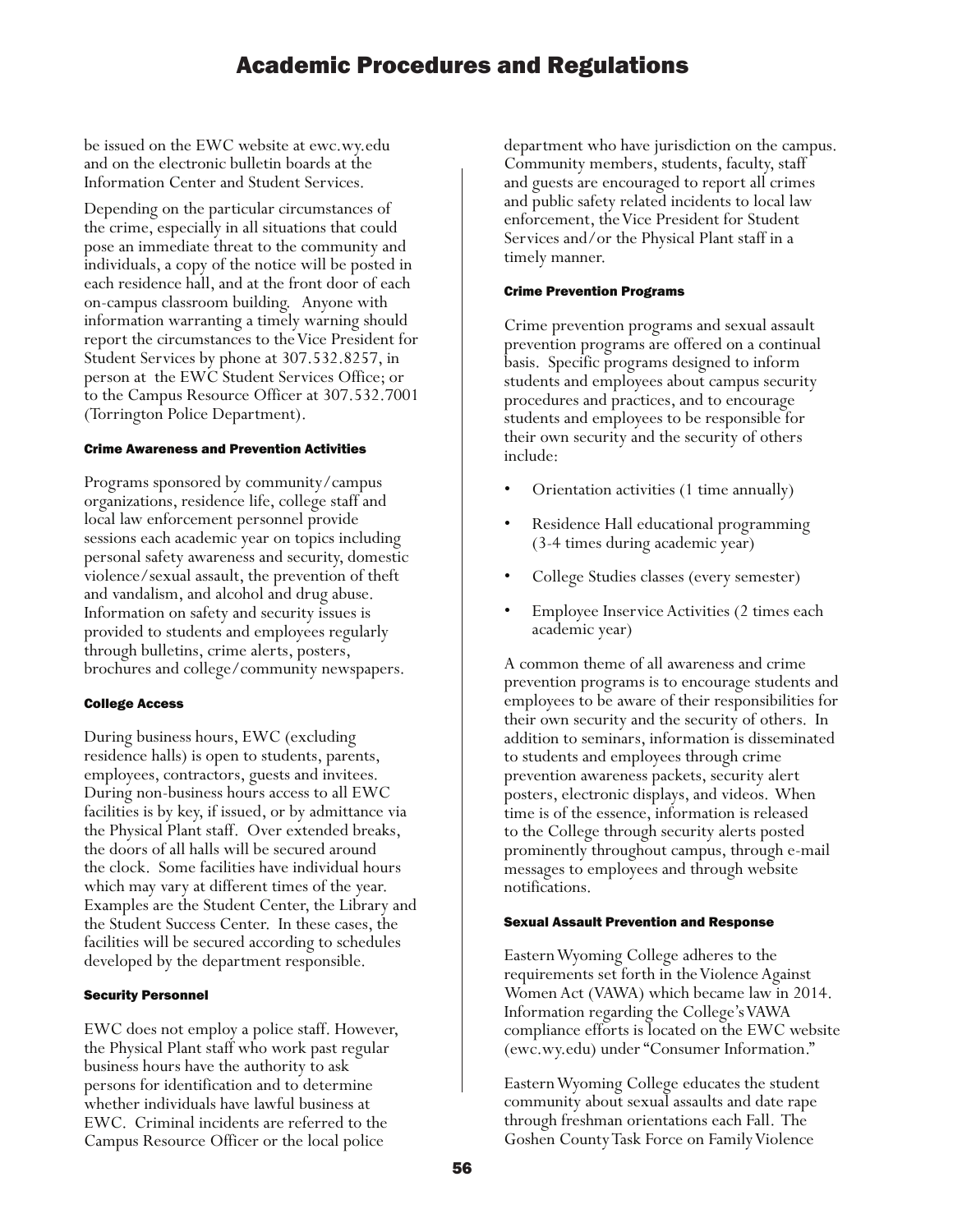and Sexual Assault offers sexual assault, education and information programs to college students and employees upon request. Educational programming and literature on date rape education, risk reduction and EWC response is available through Residence Life and other Student Services offices.

Victims of a sexual assault at Eastern Wyoming College should first get to a place of safety and then obtain necessary medical treatment. Student Services strongly advocates that a victim of sexual assault report the incident in a timely manner. Time is a critical factor for evidence collection and preservation. An assault should be reported directly to a Residence Life staff member, the Vice President for Student Services, another college administrator or law enforcement. Filing a report will not obligate the victim to prosecute nor will it subject the victim to scrutiny or judgmental opinions from EWC employees. Filing a sexual assault report will:

- 1. Ensure that the victim receives the necessary medical treatment and tests.
- 2. Provide the opportunity for collection of evidence helpful in prosecution which cannot be obtained later (ideally a victim of sexual assault should not wash, douche, use the toilet or change clothing prior to a medical/ legal exam).
- 3. Assure that the victim has access to free confidential counseling from counselors specifically trained in the area of sexual assault crisis intervention.

When a sexual assault victim contacts Eastern Wyoming College, the Torrington Police Department or Goshen County Sheriff's Office may be notified as well. The victim of a sexual assault may choose for the investigation to be pursued through the criminal justice system and Eastern Wyoming College, or only the latter. A college employee will guide the victim through the available options and support the victim in his or her decision. Various counseling options are available from the EWC Counseling Office. Counseling and support services outside EWC can be obtained through the Goshen County Task Force on Family Violence and Sexual Assault, and Peak Wellness.

Eastern Wyoming College's Student Code of Conduct prohibits "Participating in any actual or threatened non-consensual sexual act", and outlines disciplinary proceedings and guidelines for cases involving sexual misconduct. The accused and the victim will each be allowed to choose one person to accompany them throughout the formal grievance procedure. Both the victim and accused will be informed of the outcome of the grievance procedure. A student found guilty of violating the EWC Student Code of Conduct could be criminally prosecuted in the state courts and may be suspended or expelled from the College for the first offense. Student victims have the option to change their academic and/or on-campus living situations after an alleged sexual assault, if such changes are reasonably available.

The Eastern Wyoming College (EWC) crime statistics, policies, and procedures may be found on the website by clicking on "Consumer Information" at located at the bottom of the EWC home page.

In accordance to the "Campus Sex Crimes Prevention Act" of 2000, which amends the Jacob Wetterling Crimes Against Children and Sexually Violent Offender Registration Act, the Jeanne Clery Act and the Family Educational Rights and Privacy Act of 1974, EWC is providing a link to the information regarding registered sex offenders in Goshen County available through http://communitynotification.com and in Wyoming available through http://sheriffalerts. com.

### Alcohol & Drug Enforcement Policies at EWC

The Eastern Wyoming College Board of Trustees has enacted a drug and alcohol policy stating that drugs and alcoholic beverages may not be present on campus or at college-sponsored activities. The policy states that the College may take disciplinary action for the following violations:

- The possession, use, sale, or distribution of narcotics, illegal drugs, or prescription drugs for which the person does not have a prescription, on college premises or at college-sponsored activities.
- The illegal possession, use, sale, or distribution of alcoholic beverages on college premises or at college-sponsored activities.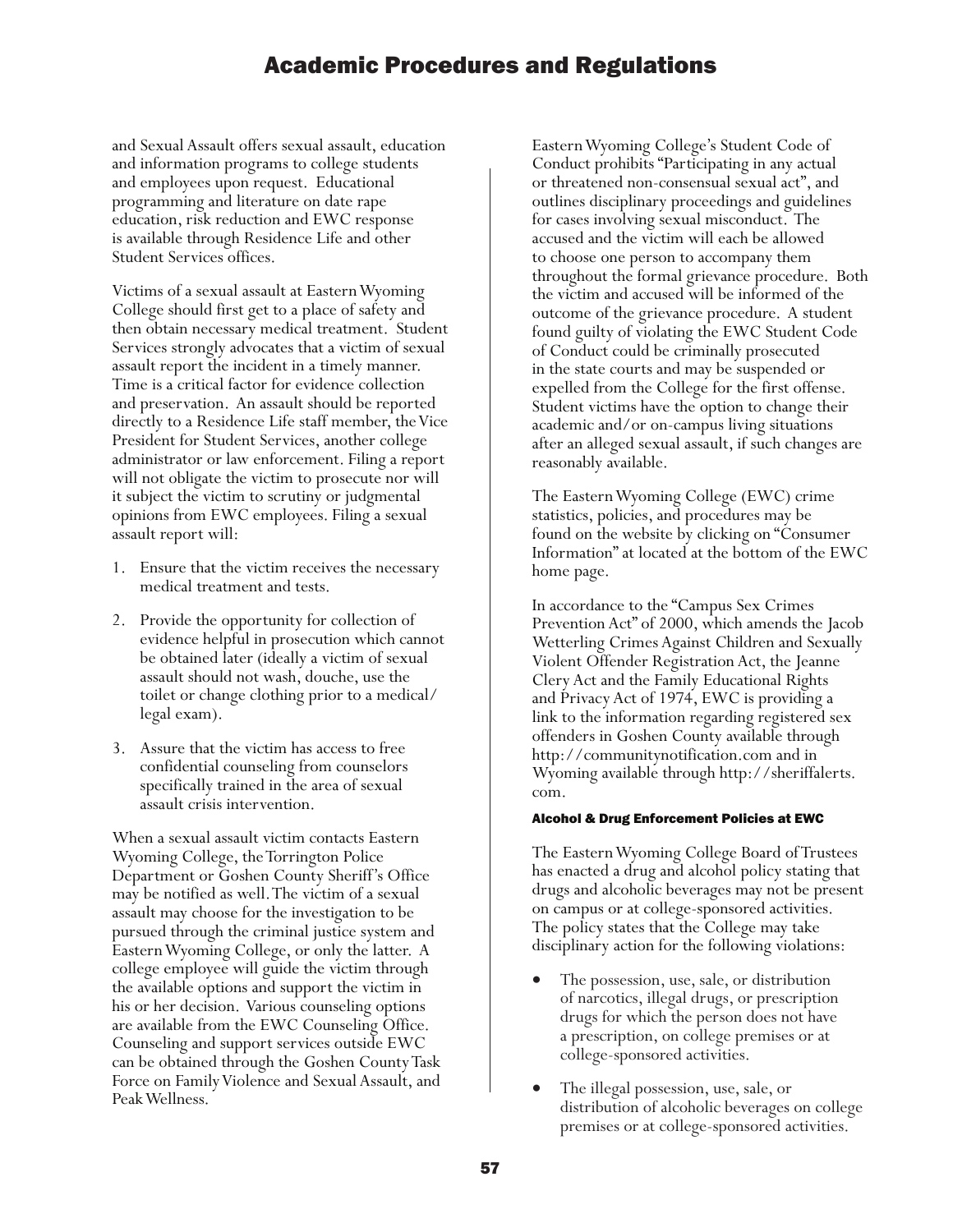Please refer to the alcohol/drug sections in the Student Code of Conduct and the "Alcohol & Drug Enforcement" policy for more detailed information on disciplinary measures related to illicit alcohol and drug use.

### Prevention Programs

EWC has a variety of methods to prevent the illicit use of drugs and abuse of alcohol by students and employees. The programs provide services related to drug use and abuse including dissemination of informational materials, educational programs, College Studies classes, counseling services, referrals and college disciplinary actions. The EWC registration confirmation email provided to every student includes the alcohol and drug enforcement policies at EWC.

### Wyoming Laws

Illegal Possession: Any person under the age of 21 who has any alcoholic beverage in his or her possession or who is under the influence of alcohol is guilty of a misdemeanor.

Falsification of Identity: Any person under the age of 21 who attempts in any manner to purchase alcoholic or malt beverages or who falsifies any identification or uses any false identification in order to obtain alcoholic or malt beverages is guilty of a misdemeanor.

Driving While Under the Influence (DUI) – Under 21: The legal blood alcohol concentration (BAC) for person under 21 is .02% as opposed to a BAC of .08% for those of legal age. A .02% BAC would result from consuming any alcohol.

Consequences of a Misdemeanor: The consequences upon conviction for violating any of the misdemeanors listed above shall be imprisonment for no more than 1 year, a fine of up to \$750, or both. Minors convicted of DUI may have additional consequences.

### STUDENT AND EMPLOYEE RESPONSIBILITIES

The cooperation and involvement of students and employees in a campus safety program is absolutely essential. Individuals must assume responsibility for their own personal safety and the security of their belongings. The following is a list of some precautions:

#### Reduce Your Risk

Walk with others when possible; be especially cautious during evening hours; keep keys ready, use sidewalks and well-lit pathways; be careful about whom you let approach you when alone. Call 9-911 in an on-campus building or utilize the Emergency-Only telephones outside on-campus if you notice something suspicious or believe yourself to be in danger.

### Lock It Up

Use the locks on exterior building doors, individual rooms and offices, and vehicles; keep windows secured; and store valuables out of sight. Weapons are not allowed in on-campus facilities and residence halls.

### Record All Serial Numbers

Maintain a list of serial numbers and descriptions for valuable property (cameras, bicycles, etc.) Items such as coats, books, CDs, and cell phones without identifying numbers should be labeled. An engraver suitable for metal, plastic or wooden objects is available through Residence Life.

#### Be A Crime Stopper

Report all accidents, thefts or other criminal activities to the Torrington Police Department or the Vice President for Student Services as soon as possible. Help the Torrington Police do their job by cooperating when asked to provide a statement, sign a complaint, or testify in court. Stay calm and give accurate details when making calls for assistance. Be concerned for the safety and property of everyone.

#### ON-CAMPUS HOUSING SECURITY

The following represents a summary of the ways on-campus housing security is addressed:

### Staffing

The Residence Halls have staff members living in the buildings. Student Housing Staff (Resident Assistants and Residence Life work-study students) also reside in the building. Housing staff responsibilities include securing doors, observing activity in the facility and responding appropriately, reporting incidents and potential problems, reporting maintenance and safety concerns.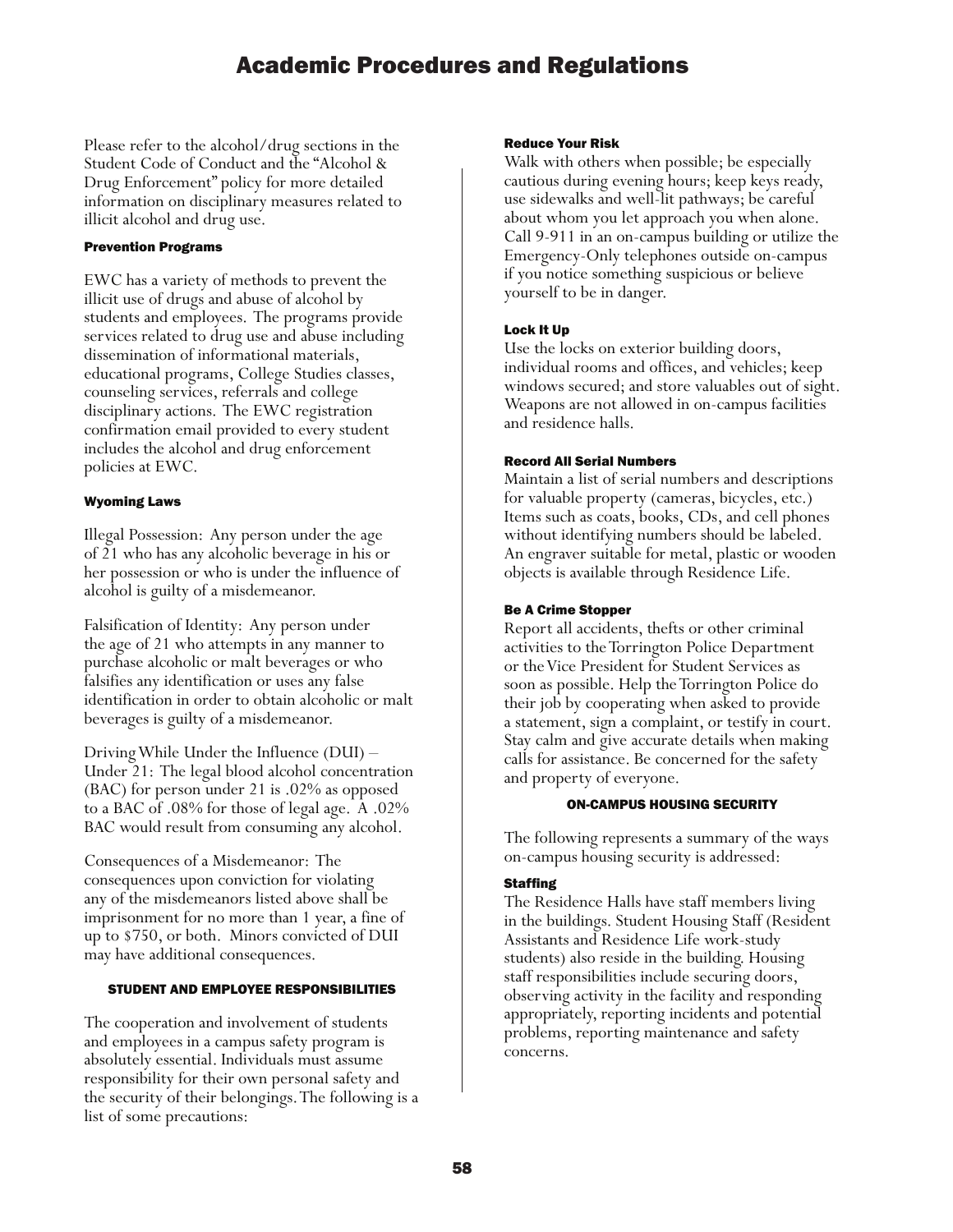### Procedures

Eastern Hall has three exits and Lancer Hall has eight exits. All doors are locked 24 hours a day for the safety of the students. Keys are assigned to students to allow them access to the main entrance of the residence hall in which they reside.

The residence halls have a duty station near the front door which enables housing staff to keep track of which residents and visitors are in the building. This station is manned by Housing staff from 4 pm – 2 am, Sunday-Thursday, and from 6 pm – 6 am, Friday and Saturday. Housing staff are trained to enforce quiet hours and visitation hours. They make rounds of the building and respond to student requests. Visitors are required to sign-in and visitation hours end at 12 midnight Sunday-Thursday nights and at 2 am on Friday and Saturday nights. Residents are responsible for the conduct of their visitors.

During Fall and Spring orientation meetings all residence students are warned about the dangers of leaving their room doors unlocked and exterior door security measures. Fire safety, fire alarm and tornado procedures, theft prevention, and domestic violence/sexual assault issues are also addressed.

### Key Control

Student room door keys are not marked to indicate building or room number.

### Crime Statistics

Individuals can access the Eastern Wyoming College crime statistics report directly from the Consumer Information section on the EWC home page (ewc.wy.edu/consumer-information).

# The Crime Awareness and Disclosure of College Information

Federal disclosure reports such as EWC's Graduation/Completion and Transfer-Out rates, Athletic Graduation/Completion and Transfer-Out rates are available on the EWC website at ewc.wy.edu/ (click on "Consumer Information" at the bottom on the home page). Other Student Right-To-Know information, such as Athletic Participation and Financial Support, is also available on the website at ewc.wy.edu, or upon

request in the office of the Vice President for Student Services at Eastern Wyoming College.

Student Responsibility All Eastern Wyoming College students are held individually responsible for the information and policies in this catalog and failure to read and comply with all stated regulations will not exempt a student from such personal responsibility.

### Reporting Concerns Regarding Animal Treatment

### "Whistleblower Statement"

All animals used at Eastern Wyoming College (EWC) must be handled, housed, treated, cared for, and transported in a humane and ethical manner in accordance with federal law and college rules. Any person having reason to question the treatment of animals at EWC is encouraged to report incidents involving perceived non-compliance without fear of retaliation.

- Any person having reason to question the humane or ethical treatment of animals at the College should contact the Institutional Animal Care and Use Committee at the anonymous number 855.392.2273 (855-EWCCARE). No threat or retaliation will be made against anyone reporting perceived mistreatment or non-compliance. In addition, reports can be made to any standing member of EWC's Institutional Animal Care and Use Committee.
- All complaints and documentation will be brought to the attention of the Institutional Animal Care and Use Committee (IACUC).
- Anonymous concerns are acceptable and all reports will be investigated. Federal laws and college rules prohibit discrimination or reprisal for reporting violations of standards and regulations promulgated under the Animal Welfare Act. All concerns will be discussed by the IACUC and, if warranted, appropriate measures will be taken.
- All complaints, violations and recommendations for subsequent action will be forwarded to the Institutional Official.